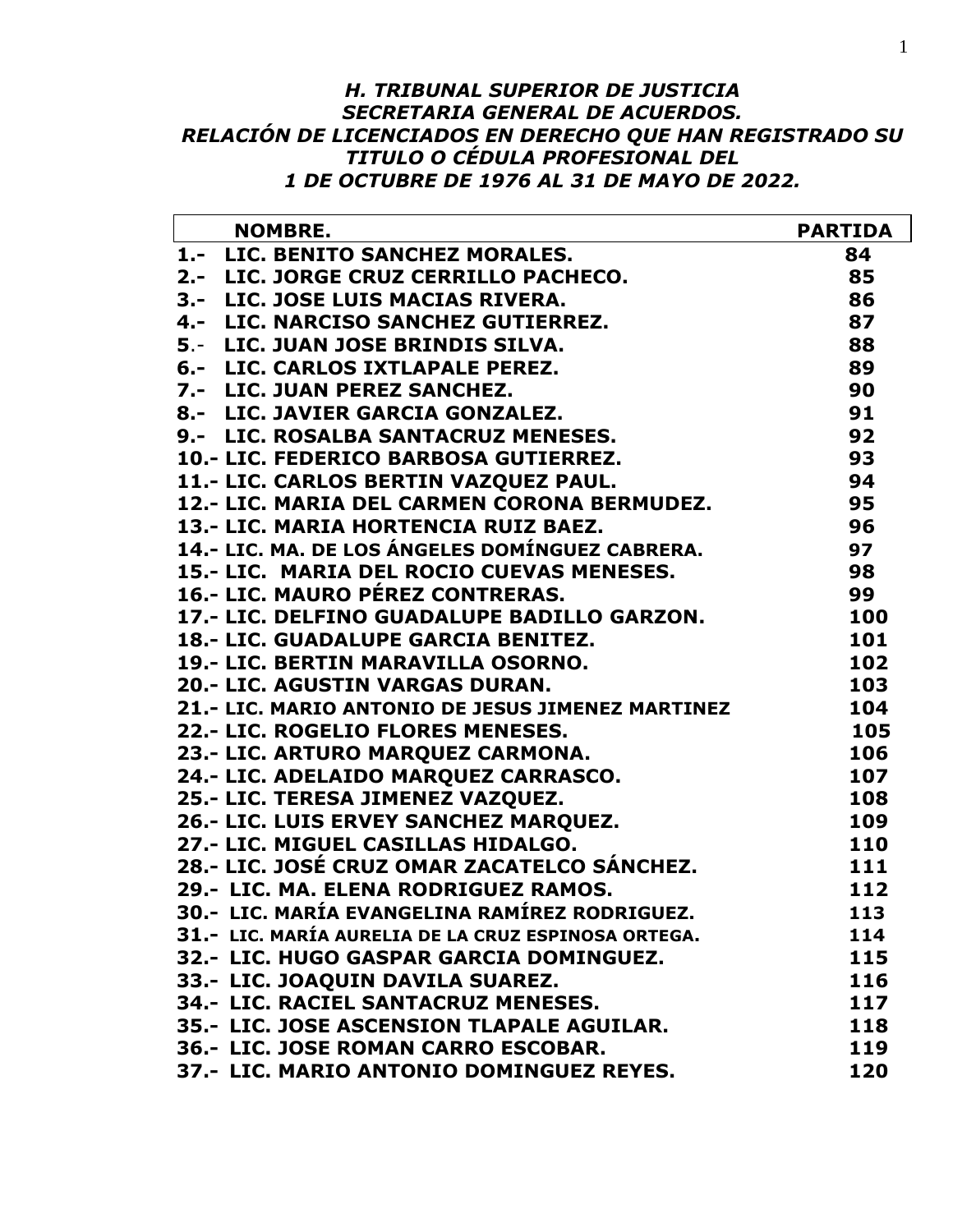| <b>NOMBRE.</b>                               | <b>PARTIDA</b> |
|----------------------------------------------|----------------|
| 39.- LIC. LUIS EMMANUEL DE LA VARA MARTINEZ. | 122            |
| 40.- LIC. ALICIA FRAGOSO SANCHEZ.            | 123            |
| 41.- LIC. FERNANDO BERMEJO VELAZQUEZ.        | 124            |
| 42.- LIC. LEONOR ELENA LIMA SALDAÑA.         | 125            |
| 43.- LIC. SILVESTRE LARA AMADOR.             | 126            |
| 44.- LIC. CESAR LARA CANO.                   | 127            |
| 45.- LIC. ELIA MUSITO CORDOVA.               | 128            |
| 46.- LIC. MANUEL CASTAÑEDA HERNANDEZ.        | 129            |
| 47.- LIC. MARIA DEL ROSARIO CUEVAS ZARATE.   | 130            |
| 48.- LIC. JUAN ANTONIO LUIS TORRES.          | 131            |
| 49.- LIC. GUSTAVO HERNANDEZ MARTINEZ.        | 132            |
| 50.- LIC. ILDEFONSO FEDERICO FLORES ROSETE.  | 133            |
| 51.- LIC. LIDIA MONTIEL GONZALEZ.            | 134            |
| 52.- LIC. ALEJANDRO FELIPE ESPEJEL SANCHEZ.  | 135            |
| 53.- LIC. MARCOS CESAR GONZALEZ GALINDO.     | 136            |
| 54.- LIC. MARIA BENITA INES BONILLA SOSA.    | 137            |
| 55.- LIC. AURORA MERCEDES MOCTEZUMA MARTÍNEZ | 138            |
| 56.- LIC. JESUS ORTIZ XILOTL.                | 139            |
| 57.- LIC. BONIFACIO SANCHEZ AGUILAR.         | 140            |
| 58.- LIC. JOSE ANTONIO HUERTA RODRIGUEZ.     | 141            |
| 59.- LIC. LUIS MOLINA LOZANO.                | 142            |
| 60.- LIC. YAVNE JUAREZ AGUILAR               | 143            |
| 61.- LIC. MINERVA ORTIZ MEJIA.               | 144            |
| 62.- LIC. SERAFIN ORTIZ ORTIZ.               | 145            |
| 63.- LIC. MARCELINO TLAPALE PEREZ.           | 146            |
| 64.- LIC. ARTURO MONTIEL MARQUEZ.            | 147            |
| 65.- LIC. MARIA JUANA NAVA AHUACTZIN.        | 148            |
| 66.- LIC. JOSE JUAN TEMOLTZIN DURANTE.       | 149            |
| 67.- LIC. LUIS PEÑA CORONA.                  | 150            |
| 68.- LIC. JOSE ABUNDIO CASTILLO DURAN.       | 151            |
| 69.- LIC. LUIS MONTEALEGRE SOLIS.            | 152            |
| 70.- LIC. MARCO ANTONIO DIAZ DÍAZ.           | 153            |
| 71.- LIC. JOSE OTHON BAILLERES CARRILES.     | 154            |
| 72.- LIC. VICTOR ALEJANDRO ROSSANO MACIAS.   | 155            |
| 73.- LIC. RAFAEL JUAREZ CASTAÑEDA.           | 156            |
| 74.- LIC. BEATRIZ GONZALEZ DOMINGUEZ.        | 157            |
| 75.- LIC. SALVADOR VAZQUEZ GALVAN.           | 158            |
| 76.- LIC. JOSE ANTONIO JUAREZ GARCIA.        | 159            |
| 77.- LIC. BENJAMIN FLORES GUTIERREZ.         | 160            |
| 78.- LIC. JOAQUIN TELLEZ VARGAS.             | 161            |
| 79.- LIC. GREGORIO MELITON PONCE CANO.       | 162            |
| 80.- LIC. MATEO ROMERO MORALES.              | 163            |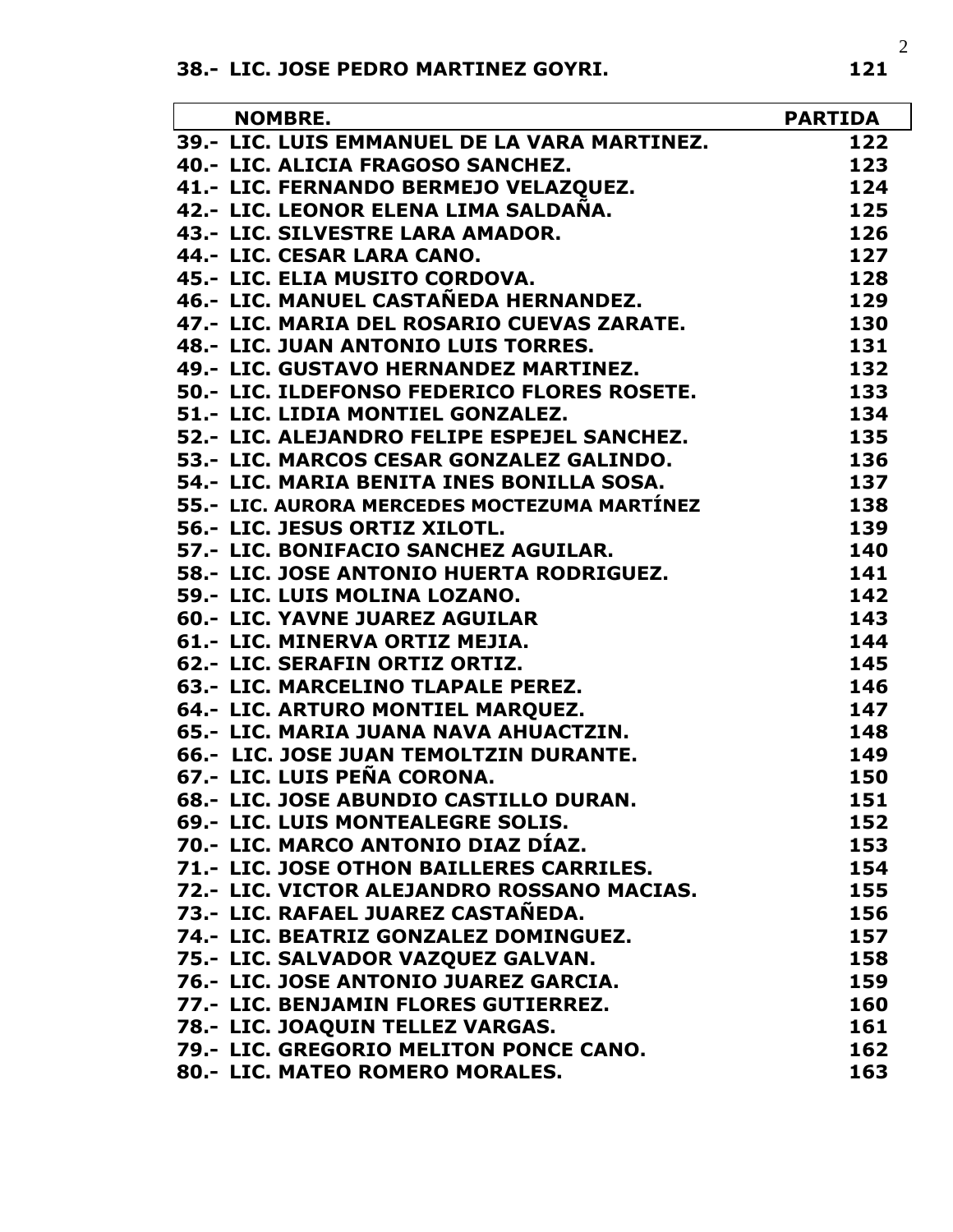| <b>NOMBRE.</b>                                    | <b>PARTIDA</b> |
|---------------------------------------------------|----------------|
|                                                   |                |
| 81.- LIC. FRANCISCO JOSE PEREZ GUILLO.            | 164            |
| 82.- LIC. MARCO ANTONIO TONIX PAUL.               | 166            |
| 83.- LIC. ROBERTO MENDOZA CARRO.                  | 167            |
| 84.- LIC. SUSANA LUCIA ROMERO DE MARTINO. 168     |                |
| 85.- LIC. JESUS JAIME ROMERO DE MARTINO.          | 169            |
| 86.- LIC. JESUS ROMERO TEJEDA.                    | 170            |
| 171<br>87.- LIC. JOSE CUAMATZI XOLOCOTZI.         |                |
| 88.- LIC. JOSE ALBERTO MENESES ROJAS.             | 172            |
| 89.- LIC. BERTHA PAULINA VASQUEZ VÁSQUEZ.         | 173            |
| 90.- LIC. JOSE ANTONIO IGARTUA JORGE.             | 174            |
| 91.- LIC. MARIA ANGELICA TEMOLTZI DURANTE.        | 175            |
| 92.- LIC. GILBERTO CUAHUTLE ROMANO.               | 176            |
| 177<br>93.- LIC. GERMAN AHUACTZI AHUACTZI.        |                |
| 94.- LIC. SOCORRO RUGERIO RODRIGUEZ. 178          |                |
| 95.- LIC. CRISTINA QUINTERO MARTELL. 179          |                |
| 180<br>96.- LIC. CUTBERTO LUNA GARCIA.            |                |
| 181<br>97.- LIC. TEODORO MENESES ROLDAN.          |                |
| 182<br>98.- LIC. AZOL ROSSAINZZ ESTRADA.          |                |
| 99.- LIC. ELIAS GOSSAN ZACARIAS FADEL.<br>183     |                |
| 100.-LIC. ALEJANDRO MARTINEZ MENA.<br>184         |                |
| 101.-LIC. MARIA CRISTINA HERRERA REYES.           | 185            |
| 102.-LIC. JORGE FEDERICO SOLORZANO MEDINILLA. 186 |                |
| 103.-LIC. MAXIMINO GUEVARA HUERTA.                | 187            |
| 104.-LIC. JOSE AMADO JUSTINO HERNANDEZ HERNANDEZ. | 188            |

## LIBRO CUARTO.

| 105.-LIC. MARCO ANTONIO TEODORO SOSA GARCIA.  | 189 |
|-----------------------------------------------|-----|
| 106.-LIC. SERGIO JIMENEZ PEREZ.               | 190 |
| 107.-LIC. VIRGINIO ANTONIO ESTEVEZ FERNANDEZ. | 191 |
| 108.-LIC. FERNANDO CAMACHO JIMENEZ.           | 192 |
| 109.-LIC. ELSA SUAREZ SANTAMARIA.             | 193 |
| 110.-LIC. ARISTEO CALVA LIRA.                 | 194 |
| 111.-LIC. JOSE NORBERTO CRUZ ANGULO.          | 195 |
| 112.-LIC. CARLOS MARTINEZ AMADOR.             | 196 |
| <b>113.-LIC. ANTONIO CUATEPOTZO FLORES.</b>   | 197 |
| 114.-LIC. PEDRO TECUAPACHO RODRIGUEZ.         | 198 |
| 115.-LIC. MIRIAM ZACAPATZI FLORES.            | 199 |
| 116.-LIC. JOSE JUAN FORTINO MONTIEL PORTILLO. | 200 |
| 117.-LIC. HUGO MORALES ALANIS.                | 201 |
| <b>118.- LIC. JUAN FLORES FERNANDEZ.</b>      | 202 |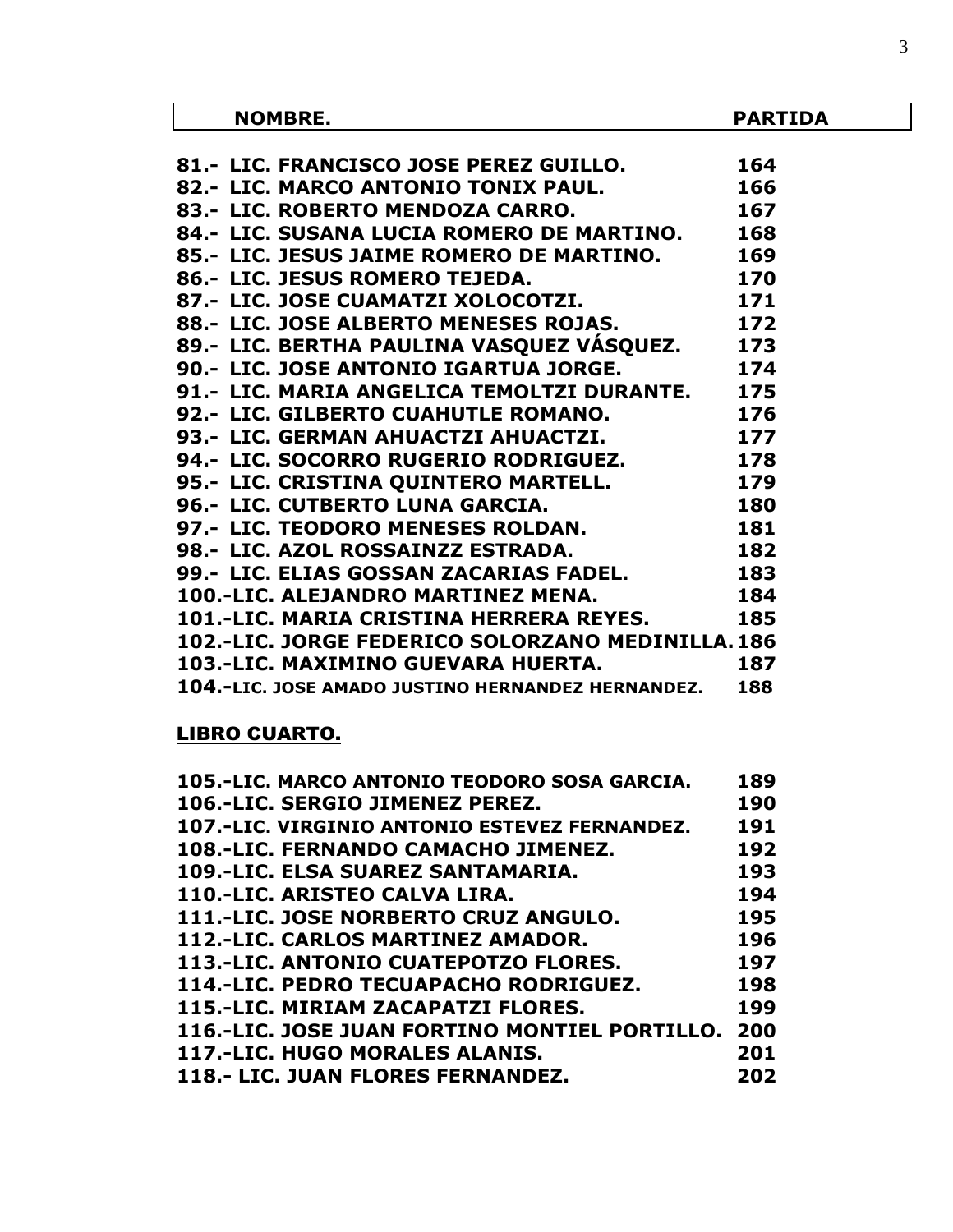| <b>NOMBRE.</b>                                                                                         | <b>PARTIDA</b>  |
|--------------------------------------------------------------------------------------------------------|-----------------|
| 120.-LIC. ROMAN EMILIANO GARCIA BERMUDEZ.                                                              | 204             |
| 121.-LIC. CARLOS HERNÁNDEZ LÓPEZ.                                                                      | 205             |
| <b>122.-LIC JULIO CAPORAL FLO RES</b>                                                                  | 206             |
| 123.-LIC. DARIO DEMETRIO HERNANDEZ LIMA.                                                               | 207             |
|                                                                                                        | 208             |
|                                                                                                        | 209             |
| 124.-LIC. ALBERTO HERRERA VAZQUEZ.<br>125.-LIC. AURORA LUNA SANCHEZ.<br>126.-LIC. ROBERTO TEXIS TEXIS. | 210             |
| 127.-LIC. MARÍA RUVICELIA MONTIEL HERNÁNDEZ. 211                                                       |                 |
| 128.-LIC. HECTOR EDUARDO CEDILLO RAMIREZ.                                                              | 212             |
| 129.-LIC. JAQUELIN SOLIS RUIZ.                                                                         | 213             |
| 130.-LIC. MARIA DEL PILAR TELLEZ OLGUIN.                                                               | 214             |
| 131.-LIC. JOSE MANUEL ROBREDO MARTINEZ. 215                                                            |                 |
| 132.-LIC. ALBERTO VIRGEN GARCIA.                                                                       |                 |
| 216<br>217<br>218<br><b>133.-LIC. ENRIQUE MORALES SANCHEZ.</b>                                         |                 |
| 134.-LIC. GERMAN VEGA ORDOÑEZ.                                                                         |                 |
| 135.-LIC. MIGUEL NAVA XOCHITIOTZI.                                                                     | $\frac{1}{219}$ |
| 136.-LIC. VICTOR MANUEL LOPEZ VAZQUEZ. 220<br>137.-LIC. ERASTO SALDAÑA MORALES. 221                    |                 |
|                                                                                                        |                 |
| 138.-LIC. ISAAC RAMIREZ PEREZ.                                                                         |                 |
| 222<br>223                                                                                             |                 |
| 139.-LIC. JOSE AARON PEREZ CARRO.<br>140.-LIC. JUVENTINO SANCHEZ GALVEZ.                               | 224             |
| 141.-LIC. FELIPE NOMBRE RODRIGUEZ.                                                                     | 225             |
| 142.-LIC. HUGO ALEJANDRO MUÑOZ GONZALEZ. 226                                                           |                 |
| 143.-LIC. JOSE LUIS MOCTEZUMA CARVAJAL.<br>$\overline{\text{227}}$                                     |                 |
| 144.-LIC. DAVID PIEDRA MARTINEZ.                                                                       | 228             |
| <b>145.-LIC. GUADALUPE HERNANDEZ MONTES.</b>                                                           | 229             |
| <b>146.-LIC. MARIETA BERMUDEZ MORALES.</b>                                                             | 230             |
| 147.-LIC. ANGELICA MINERVA FERNANDEZ ARMAS.                                                            | 231             |
| 148.-LIC. MARCO ANTONIO GUTIERREZ ALMARAZ.                                                             | 232             |
| 149.-LIC. ORLANDO SANTACRUZ CARREÑO.                                                                   | 233             |
| 150.-LIC. JOSE BARTOLOME DE LA CRUZ GARCIA.                                                            | 234             |
| <b>151.-LIC. JULIA MARTINEZ BUENO.</b>                                                                 | 235             |
| 152.-LIC. ALMA CARINA CUEVAS FERNANDEZ.                                                                | 236             |
| 153.-LIC. GUADALUPE CECILIA ROSAS TENORIO.                                                             | 237             |
| 154.-LIC. MARTHA ZENTENO RAMIREZ.                                                                      | 238             |
| 155.-LIC. CESAREO SANTAMARIA MADRID.                                                                   | 239             |
| 156.-LIC. LINCOLN RODRIGUEZ RODRÍGUEZ.                                                                 | 240             |
| 157.-LIC. MARIA DOLORES AGUILAR GOMEZ.                                                                 | 241             |
| 158.-LIC. LILIANA ELOISA GARCIA BARBA.                                                                 | 242             |
| 159.-LIC. ALEJANDRO SOL GOMEZ.                                                                         | 243             |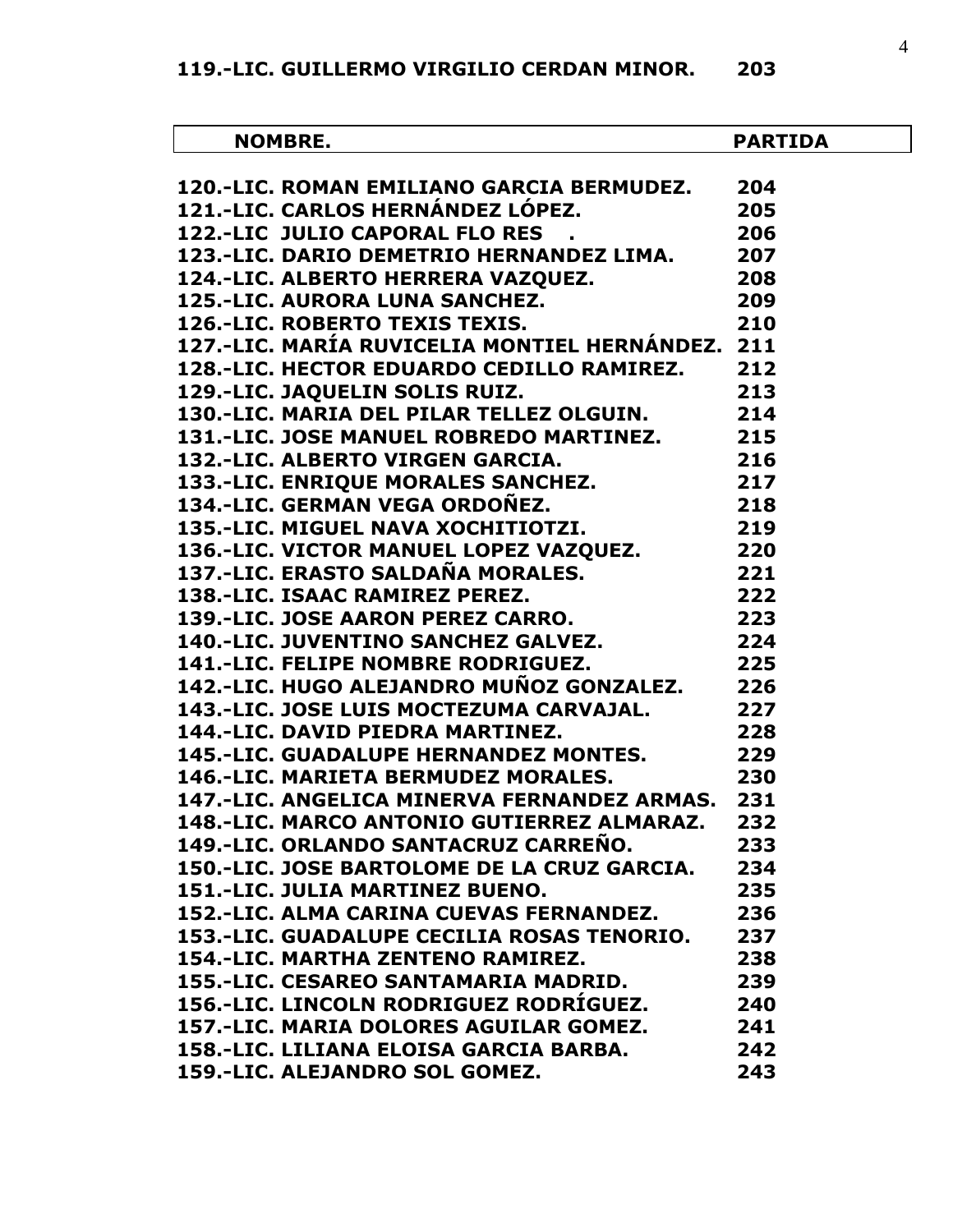**160.-LIC. FRANCISCO JAVIER BAEZ CERVANTES. 244**

| <b>NOMBRE</b>                                                                                                           | <b>PARTIDA</b> |
|-------------------------------------------------------------------------------------------------------------------------|----------------|
|                                                                                                                         |                |
| 161.-LIC. ISRAEL ZAMORA PEREZ.                                                                                          | 245            |
| 162.-LIC. CESAR JAVIER SANCHEZ SALDIVAR.                                                                                | 246            |
| 163.-LIC. MARIA DEL CARMEN MARTINEZ HERNANDEZ. 247                                                                      |                |
| <b>164.-LIC. JOSE JORGE CUAUTLE TORRES.</b>                                                                             | 248            |
| 165.-LIC. CLAUDIA RAMIREZ DIAZ.                                                                                         | 249            |
| 165.-LIC. CLAUDIA RAMIREZ DIAZ.<br>166.-LIC. JOSÉ LUIS MORALES CORONADO.                                                | 250            |
| 167.-LIC. HELENA COCA AGUILAR.                                                                                          | 251            |
| 168.-LIC. MARCO ANTONIO MUÑOZ GUZMAN. 252                                                                               |                |
| <b>169.-LIC. RAFAEL ONOFRE NOGUERA.</b>                                                                                 | 253            |
| 170.-LIC. CLAUDIA PEREZ RODRIGUEZ.                                                                                      | 254            |
| 170. LIC. CERCULA I LINE INSURFECT.<br>171.-LIC. JOSE SANCHEZ ALMAGUER. 255<br>172.-LIC. EUTERIO CUAMATZI MELENDEZ. 256 |                |
|                                                                                                                         |                |
| 173.-LIC. SARQUIS JALIL SHEHIN.                                                                                         | 257            |
| 173.-LIC. SARQUIS JALIL SHEHIN.<br>174.-LIC. JAVIER TAY SAENZ DE MIERA.                                                 | 258            |
| 175.-LIC. LORENZO GEORGE MENDIETA.                                                                                      | 259            |
| 176.-LIC. RUFINO PEREZ FLORES.                                                                                          | 260            |
| 177.-LIC. ADRIAN ESCALONA MORALES.<br>$\sim$ 261                                                                        |                |
| 178.-LIC. CASIMIRA PEREZ SANCHEZ.                                                                                       | 262            |
| 179.-LIC. JOAQUIN MANUEL MOCTEZUMA CARVAJAL. 263                                                                        |                |
| 180.-LIC. FERNANDO RODRIGUEZ MILLAN.<br>181.-I TC. RAUL BAIZABAL AGUIRRE.                                               | 264            |
|                                                                                                                         | 265            |
| <b>182.-LIC. JOSE LUMBRERAS GARCIA</b>                                                                                  | 266            |
| 183.-LIC. JOSE CRISTOBAL SANCHEZ MANZANILLA.                                                                            | 267            |
| <b>184.-LIC. ANTONIA TORRES SAUCEDO.</b>                                                                                | 268            |
| <b>185.-LIC. FRANCISCO GARCIA SARMIENTO.</b>                                                                            | 269            |
| 186.-LIC. PABLO AQUIAHUATL LOPEZ.                                                                                       | 270            |
| 187.-LIC. MARCO ANTONIO BARRAGAN MORENO.                                                                                | 271            |
| <b>188.-LIC. DANIEL ROMERO SANCHEZ.</b>                                                                                 | 272            |
| 189.-LIC. JAVIER SANCHEZ ORDOÑEZ.                                                                                       | 273            |
| 190.-LIC. BERTHA EMILIA RAMIREZ VARGAS.                                                                                 | 274            |
| 191.-LIC. MARCOS TECUAPACHO DOMINGUEZ.                                                                                  | 275            |
| <b>192.-LIC. MARCO TULIO MUNIVE TEMOLTZIN.</b>                                                                          | 276            |
| 193.-LIC. REYNALDO PEREZ REYES.                                                                                         | 277            |
| 194.-LIC. JOSE ANTOLIN GRAJEDA TELLEZ.                                                                                  | 278            |
| 195.-LIC. SAUL CERVANTES CARCAÑO.                                                                                       | 279            |
| 196.-LIC. DAVID HERNANDEZ VAZQUEZ.                                                                                      | 280            |
| 197.-LIC. FAUSTO ALARCON ESCALONA.                                                                                      | 281            |
| 198.-LIC. GUILLERMINA ROJAS GUZMAN.                                                                                     | 282            |
| 199.-LIC. JUAN MANUEL LUCIANO MARTINEZ TELLO. 283                                                                       |                |
| 200.-LIC. ENRIQUE ZEMPOALTECA MEJIA.                                                                                    | 284            |
| 201.-LIC. ARTEMIO ALFREDO PEREZ GONZALEZ.                                                                               | 285            |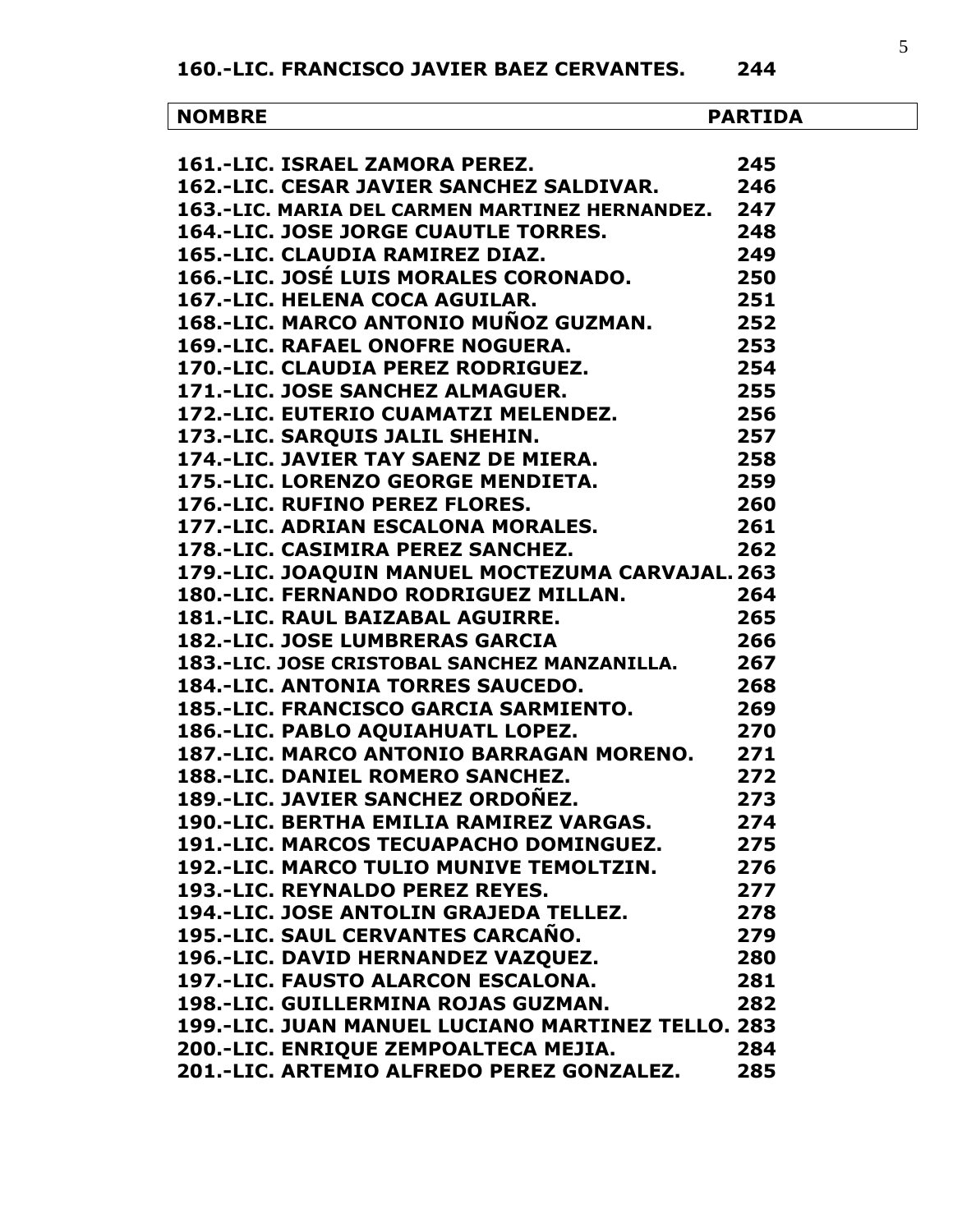| <b>NOMBRE</b>                                           | <b>PARTIDA</b> |
|---------------------------------------------------------|----------------|
|                                                         |                |
| 202.-LIC. LUZ MARIA HERRERA RIVERA.                     | 286            |
| <b>203.-LIC. ADOLFO ROBERTO PALACIOS SANTILLAN</b>      | 287            |
| <b>204.-LIC. FERNANDO SANCHEZ FLORES.</b>               | 288            |
| 205.-LIC. ALICIA CORONADO RUIZ.                         | 289            |
| 206.-LIC. ROGACIANO GUSTAVO OTERO ORTIZ.                | 290            |
| 207.-LIC. CARLOS TADEO GALINDO ACEVES.                  | 291            |
| 208.-LIC. LUIS AQUIAHUATL HERNÁNDEZ.                    | 292            |
| 209.-LIC. FELIPA GEORGINA BAUTISTA VELÁZQUEZ            | 293            |
| <b>210.-LIC. VICENTE AGUILAR CASTILLO</b>               | 294            |
| 211.-LIC. DORA MARIA GARCIA ESPEJEL.                    | 295            |
| <b>212.-LIC. ANTONIO FLORES PEREZ.</b>                  | 296            |
| 213.-LIC. JOSE REYES YNES GUTIERREZ PAREDEZ.            | 297            |
| 214.-LIC. RAFAEL HERNANDEZ HERNÁNDEZ.                   | 298            |
| 215.-LIC. MARICELA SANCHEZ APAN.                        | 299            |
| 216.-LIC. ESTELA SALAZAR TEXIS.                         | 300            |
| <b>217.-LIC. CECILIO AMADOR CUAHUTLE.</b>               | 301            |
| 218.-LIC. SHUKA ZEMPOALTECA RODRIGUEZ.                  | 302            |
| 219.-LIC. MARIA DE LOS ANGELES CARMEN SANCHEZ CARRASCO. | 303            |
| 220.-LIC. DAVID ILHUICATZI ALTAMIRANO.                  | 304            |
| 221.-LIC. MARIA AVELINA MENESES CANTE.                  | 305            |
| 222.-LIC. JORGE ENRIQUE SAUZA TREJO.                    | 306            |

# LIBRO QUINTO.

| 223.-LIC. OBDULIA GONZALEZ CAPILLA.           | 307 |
|-----------------------------------------------|-----|
| 224.-LIC. RUBEN GARCIA HERNANDEZ.             | 308 |
| 225.-LIC. JOAQUIN GUILLERMO HERNANDEZ TORRES. | 309 |
| 226.-LIC. SILVIA CUATIANQUIZ RIVERA.          | 310 |
| 227.-LIC. CONSTANTINO ZEPEDA RAMIREZ.         | 311 |
| 228.-LIC. RICARDO AMARO RAMIREZ.              | 312 |
| 229.-LIC. PORFIRIO LORENZO JUNCOS TAMAYO.     | 313 |
| 230.-LIC. IRENE GRACIELA FLORES ALCAIDE.      | 314 |
| 231.-LIC. JOSE JORGE HERNANDEZ MORALES.       | 315 |
| 232.-LIC. ELIAS ANGULO CORONA.                | 316 |
| 233.-LIC. MARIA LAURA GAONA CARRASCO.         | 317 |
| 234.-LIC. CARLOS DOMINGO TECOCOATZI JUAREZ.   | 318 |
| 235.-LIC. VICTORIA SANCHEZ JUAREZ.            | 319 |
| 236.-LIC. MA. ELVIRA ELSA FLORES MONTIEL.     | 320 |
| 237.-LIC. RAFAEL AGUSTIN RAMOS CARBAJAL.      | 321 |
| 238.-LIC. MARIA ARGELIA SANCHEZ MUÑOZ.        | 322 |
| 239.-LIC. JUAN CARLOS RODRIGUEZ JUAREZ.       | 323 |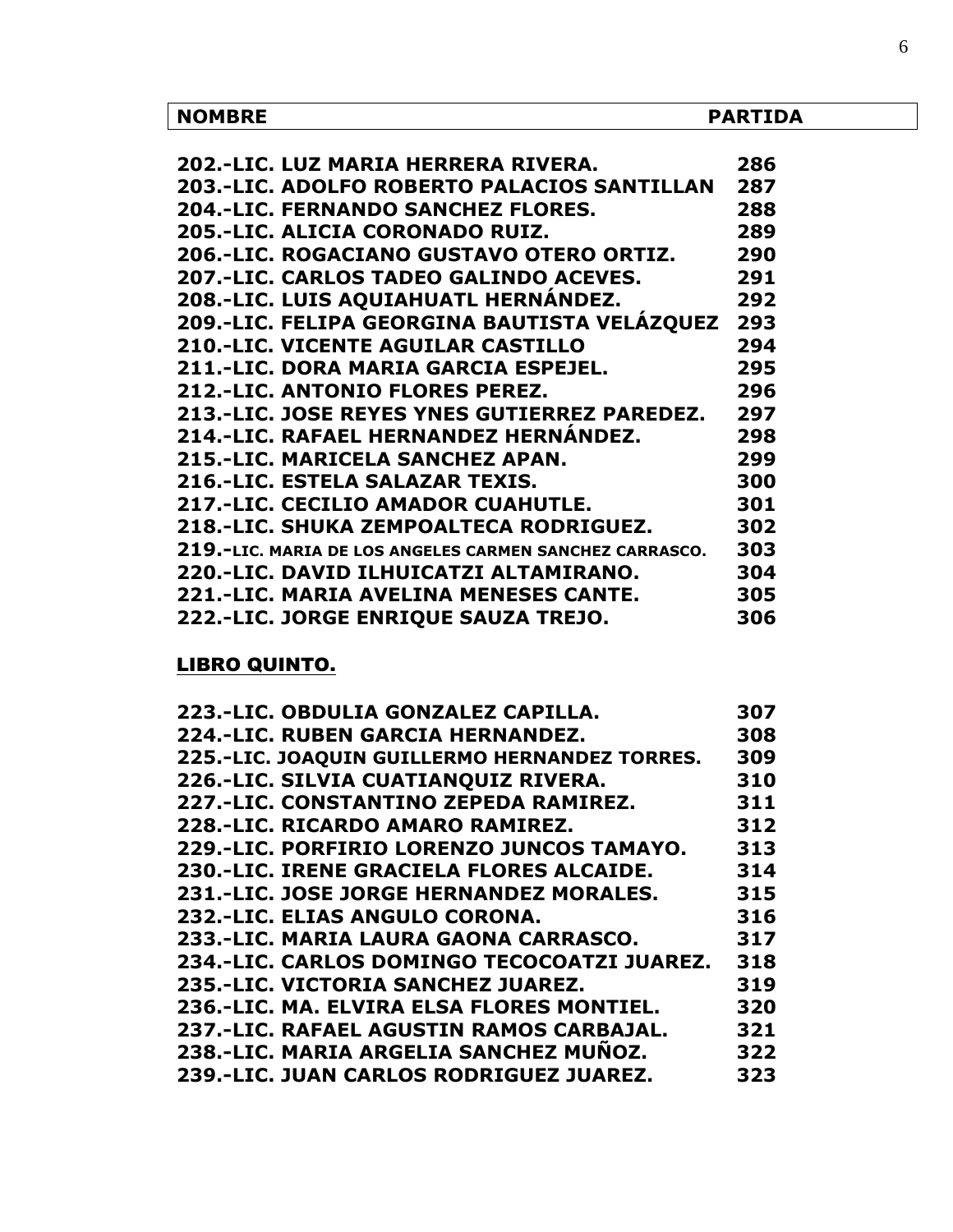| <b>NOMBRE</b>                               | <b>PARTIDA</b> |
|---------------------------------------------|----------------|
| 240.-LIC. OLIVIA MENDIETA CUAPIO.           | 324            |
| 241.-LIC. RAUL LEONIDES RODRIGUEZ GARCIA.   | 325            |
| 242.-LIC. NANCY MORENO VAZQUEZ.             | 326            |
| 243.-LIC. GABRIELA GONZALEZ PINTOR.         | 327            |
| 244.-LIC. GERMAN LIMA GRACIA.               | 328            |
| 245.-LIC. LUIS ALBERTO LIMA HERNANDEZ.      | 329            |
| 246.-LIC. KENNEDY RODRIGUEZ RODRÍGUEZ.      | 330            |
| 247.-LIC. ALFONSO GONZALEZ MARTINEZ.        | 331            |
| 248.-LIC. ALEXIS MINOR FLORES.              | 332            |
| <b>249.-LIC. NAVOR IXTLAPALE FLORES.</b>    | 333            |
| <b>250.-LIC. HECTOR GONZALEZ FLORES.</b>    | 334            |
| 251.-LIC. PEDRO LOPEZ QUIROZ.               | 335            |
| 252.-LIC. NAZARIO CANO JIMENEZ.             | 336            |
| 253.-LIC. EDGAR TEPATZI FLORES.             | 337            |
| 254.-LIC. EMILIA FLORES ZARATE.             | 338            |
| 255.-LIC. LÁZARO CASTILLO GARCÍA.           | 339            |
| 256.- LIC. ANTONIA RUIZ BAEZ.               | 340            |
| 257.- LIC. RAUL JAVIER CARBAJAL ZAVALA.     | 341            |
| 258.- LIC. MIRNA CALIXTO PEREZ.             | 342            |
| 259.- LIC. ROSALVA LOPEZ HERNANDEZ.         | 343            |
| 260.- LIC. ALBERTO OTERO ORTIZ.             | 344            |
| 261.- LIC. EUSTOLIA OSORIO ELIOSA.          | 345            |
| 262.- LIC. ERIC LOPEZ MORALES.              | 346            |
| 263.- LIC. ALBERTO ZACAPANTZI FLORES.       | 347            |
| 264.- LIC. MA. ESTELA SANCHEZ GARCIA.       | 348            |
| 265.- LIC. AMADO BADILLO XILOTL.            | 349            |
| 266.- LIC. MIGUEL ANGEL SANCHEZ SALDIVAR.   | 350            |
| 267.- LIC. JORGE RAMOS PINILLO.             | 352            |
| 268 .- LIC. ALDO CALVA REYES.               | 353            |
| 269.- DR. AZOL ROSAAINZZ ESTRADA.           | 354            |
| 270.- LIC. JUAN FERNANDO HERNANDEZ HERRERA. | 355            |
| 271.- LIC. MARITZA SUAREZ ARANA.            | 356            |
| 272.- LIC. RIGOBERTO LOZADA DIAZ.           | 357            |
| 273.- LIC. LUIS HERNANDEZ LOPEZ.            | 358            |
| 274.- LIC. JUAN ANTONIO RODRIGUEZ MORALES.  | 359            |
| 275.- LIC. FERNANDO BERNAL SALAZAR.         | 360            |
| 276.- LIC. GILBERTO RODRIGUEZ MENDIETA.     | 361            |
| 277.- LIC. FIDENCIO DOMINGUEZ FLORES.       | 362            |
| 278.- LIC. TITO CERVANTES ZEPEDA.           | 363            |
| 279.- LIC. MARIA DEL ROCIO LOPEZ LUNA.      | 364            |
| 280.- LIC. LETICIA CABALLERO MUÑOZ.         | 365            |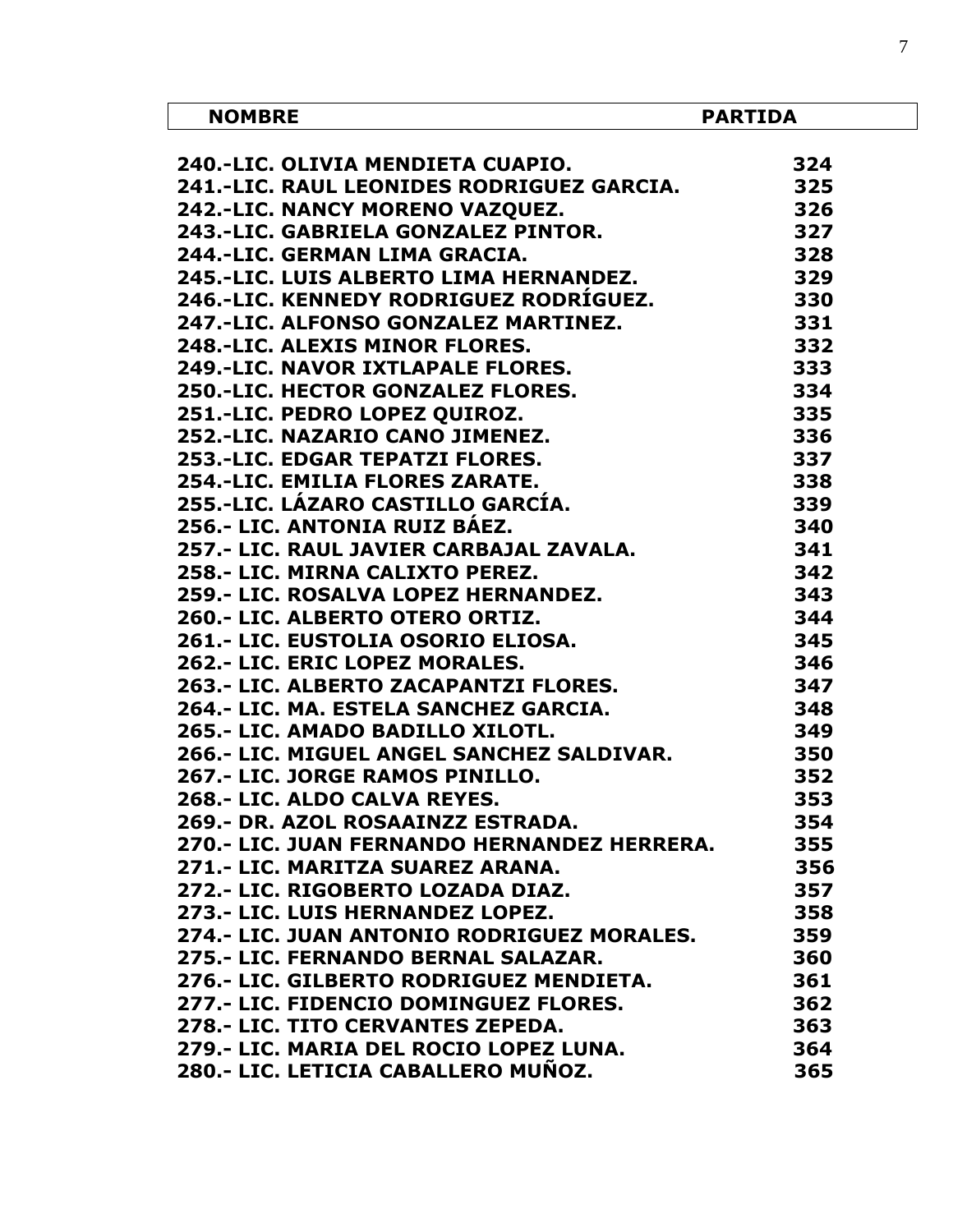| <b>NOMBRE</b>                                                                                              | <b>PARTIDA</b> |
|------------------------------------------------------------------------------------------------------------|----------------|
|                                                                                                            |                |
| 282.- LIC. ARACELI MENA JUAREZ.<br>283.- LIC. HILARIO AHUACTZI SALDAÑA.                                    | 367            |
| 284.- LIC. EMMANUEL ISRAEL BELLO SUAREZ.                                                                   | 368            |
|                                                                                                            | 369            |
| 285.- LIC. MARICELA TOXQUI ROJAS.                                                                          | 370            |
| 286.- LIC. GENARO CORONA LOZANO.<br>286.- LIC. GENARO CORONA LOZANO.<br>287.- LIC. LAURA CABRERA ARAMBURU. | 371            |
|                                                                                                            | 372            |
| 288.- LIC. LUCRECIA ZEMPOALTECA GONZALEZ.                                                                  | 373            |
| 289.- LIC. ALFREDO PEREZ HERNANDEZ.                                                                        | 374            |
| 290.- LIC. RENE GARCIA REYES.                                                                              | 375            |
| 291.- LIC. ADRIAN ILHUICATZI ALTAMIRANO.                                                                   | 376            |
| 292.- LIC. JUDITH CORONA PALACIOS.                                                                         | 377            |
| 293.- LIC. JOSE MARIO OMAR PERIAÑEZ MONTIEL.                                                               | 378            |
| 294.- LIC. FELIPE GUARNEROS GALAVIZ.                                                                       | 379            |
| 295.- LIC. JOSE MARTIN MENDEZ CHACON.                                                                      | 380            |
| 296.- LIC. REY DAVID GONZALEZ GONZÁLEZ.                                                                    | 381            |
| 297.- LIC. OMAR MARQUEZ MENDEZ.                                                                            | 382            |
| 298.- LIC. AURORA VARGAS ORTIZ                                                                             | 383            |
| 299.- LIC. JUAN CARLOS VÁZQUEZ VÁZQUEZ.                                                                    | 384            |
| 300.- LIC. MARIANO REYES LANDA.                                                                            | 385            |
| 301.- LIC. JUAN IGNACIO TEMOLTZIN CARRETO.                                                                 | 386            |
| 302.- LIC. PAOLA VILLANTES XICOHTÉNCATL.                                                                   | 387            |
| 303.- LIC. GONZALO LÓPEZ VÁZQUEZ.                                                                          | 388            |
| 304.- LIC. AIDA BÁEZ HUERTA                                                                                | 389            |
| 304.- LIC. AIDA DALE IIULNIA<br>305.- LIC. MA. ESTHER CANALES RAMOS.                                       | 390            |
| <b>306.- LIC. DEMETRIO CORTÉS GUILLEN.</b>                                                                 | 391            |
| 307.- LIC. EDGAR GONZÁLEZ ROMANO.                                                                          | 392            |
| <b>308.- LIC. MARGARITA DORANTES NAVARRETE.</b>                                                            | 393            |
| 309.- LIC. CÉSAR SÁNCHEZ GONZÁLEZ.                                                                         | 394            |
| 310.- LIC. JAVIER HERRERA CID.                                                                             | 395            |
| 311.- LIC. SERGIO QUINTOS HERNÁNDEZ.                                                                       | 396            |
| 312.- LIC. JAIME HERNÁNDEZ MACÍAS                                                                          | 397            |
| 313.- LIC. GRACIELA SÁNCHEZ HERNÁNDEZ.                                                                     | 398            |
| 314.- LIC. ROMÁN LUIS ANGULO VÁZQUEZ.                                                                      | 399            |
| 315.- LIC. MARÍA DE LOURDES BAUTISTA CONTRERAS.                                                            | 400            |
| 316.- LIC. MÓNICA CONTRERAS GONZÁLEZ.                                                                      | 401            |
| 317.- LIC. ARMANDO LIMA SÁNCHEZ.                                                                           | 402            |
| 318.- LIC. JANET PANTOJA CERÓN.                                                                            | 403            |
| 319.- LIC. JAIME SAN MARTÍN BENITEZ.                                                                       | 404            |
| 320.- LIC. DANIEL HERNÁNDEZ GEORGE.                                                                        | 405            |
| 321.- LIC. EVELIA VEGA GUTIÉRREZ.                                                                          | 406            |
| 322.- LIC. RODOLFO MACUIL DIAZ.                                                                            | 407            |
|                                                                                                            |                |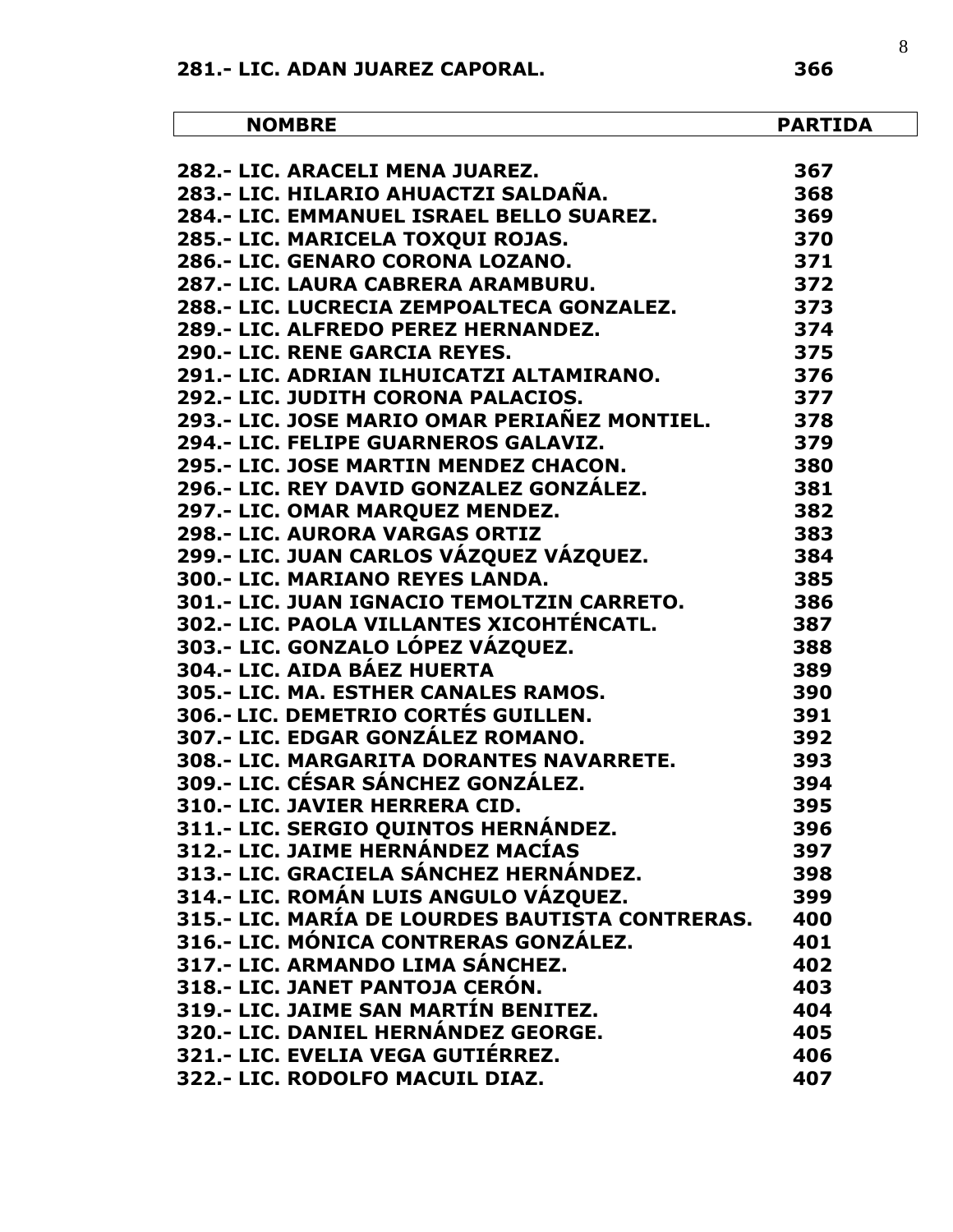| <b>NOMBRE</b>                                                                                                                                                                | <b>PARTIDA</b>                |
|------------------------------------------------------------------------------------------------------------------------------------------------------------------------------|-------------------------------|
|                                                                                                                                                                              |                               |
| 324.- LIC. ALMA ALICIA MOCTEZUMA GARCIA.                       409<br>محمد التاريخ التاريخ العام 10<br>$\begin{array}{c} 409 \\ 410 \\ 411 \\ 412 \\ 413 \end{array}$        |                               |
|                                                                                                                                                                              |                               |
| 326.- LIC. EVELIA SANLUIS HUERTA.                                                                                                                                            |                               |
| 327.- LIC. JUAN VÁZQUEZ BRIONES.                                                                                                                                             |                               |
| 328.- LIC. ISRAEL PÉREZ GUZMÁN.                                                                                                                                              |                               |
| 329.- LIC. MANUEL GOMEZ ZAMORA.<br>330.- LIC. JOEL ANGEL JIMÉNEZ MÁRQUEZ.                                                                                                    | 414<br>415                    |
|                                                                                                                                                                              |                               |
|                                                                                                                                                                              |                               |
|                                                                                                                                                                              |                               |
|                                                                                                                                                                              |                               |
|                                                                                                                                                                              |                               |
| 335.- LIC. MARTHA PATRICIA FONSECA FRAGOSO.                   420                                                                                                            |                               |
| 336.- LIC. ANABELL OSORIO PÉREZ.                                                                                                                                             | 421                           |
| 337.- LIC. NOÉ JIMÉNEZ MÁRQUEZ.                                                                                                                                              | 422                           |
|                                                                                                                                                                              |                               |
| 337.- LIC. NOE JIMENEZ MAKQUEZ.<br>338.- LIC. JOSÉ EDUARDO MORALES SANCHEZ.                      423<br>339.- LIC. NOÉ HERNÁNDEZ HERNÁNDEZ.                              424 |                               |
|                                                                                                                                                                              | $425$<br>$426$                |
| 339.- LIC. NOE HERNANDEZ HERNANDEZ.<br>340.- LIC. ALFREDO AGUILAR MENESES.<br>341.- LIC. MARCOS JAVIER ORTIZ AMPUDIA.<br>341.- LIC. MARCOS JAVIER ORTIZ AMPUDIA.             |                               |
|                                                                                                                                                                              | $\overline{427}$              |
| 342.- LIC. CARLOS HEKNANDEZ CASTILLO.<br>343.- LIC. LAURO JESÚS MORALES DE LOS SANTOS                                                                                        | 428                           |
| 344.- LIC. MARIBEL FLORES CHIMAL.                                                                                                                                            | 429                           |
| 345.- LIC. RODOLFO ISAAC KLEIMAN VAUGIER.<br>346.- LIC. DANIEL DELGADO ZAYAS.<br>347.- LIC. MARÍA LUISA BAEZ VÁZQUEZ <sub>:</sub>                                            | 430                           |
|                                                                                                                                                                              | 431                           |
|                                                                                                                                                                              | $\overline{432}$              |
| 348.- LIC. LINO MIGUEL PIANTZI RODRÍGUEZ.                                                                                                                                    | 433                           |
| 349.- LIC. MÓNICA DEL CARMEN CUEVAS ALVAREZ.               434                                                                                                               |                               |
| 350.- LIC. ARISTEO MARTINEZ MORALE                                                                                                                                           | 435                           |
| 351.- LIC. MARIA GUADALUPE REYES CAPILLA.                                                                                                                                    | 436                           |
| 352.- LIC. PEDRO ZAMORA CASTILLO.                                                                                                                                            | 437                           |
| 353.- LIC. JOSE RICARDO DEL VALLE HERNANDEZ.                                                                                                                                 | 438                           |
| 354.- LIC. PATRICIA NETZAHUALCOYOTL ILHUICATZI.                                                                                                                              | 439                           |
| 355.- LIC. LESBIA TAMAYO ESPINO.                                                                                                                                             | 440                           |
| 356.- LIC. JOSÉ CRUZ DIAZ GONZÁLEZ.                                                                                                                                          | 441                           |
| 357.- LIC. FRANCISCO  GUSTAVO MÉNDEZ PÉREZ.                                                                                                                                  | 442                           |
| 358.- LIC. ROCIO DEL CARMEN HERNÁNDEZ BARRADAS.                                                                                                                              | 443                           |
| 359.- LIC. RUTH MIRIAM RAMÍREZ SANTOS.                                                                                                                                       | 444                           |
| 360.- LIC. DEMETRIO NETZAHUALCOYOTL FLORES.                                                                                                                                  | 445                           |
| 361.- LIC. FLORIBERTO MONTIEL SOSA.                                                                                                                                          | 446                           |
| 262 LTC NELLY LUDMTLA COLTE MODA                                                                                                                                             | $\overline{A}$ $\overline{A}$ |

**362.- LIC. NELLY LUDMILA SOLIS MORA. 447 363.- LIC. ELODIA MARTINEZ CARRANZA. 448**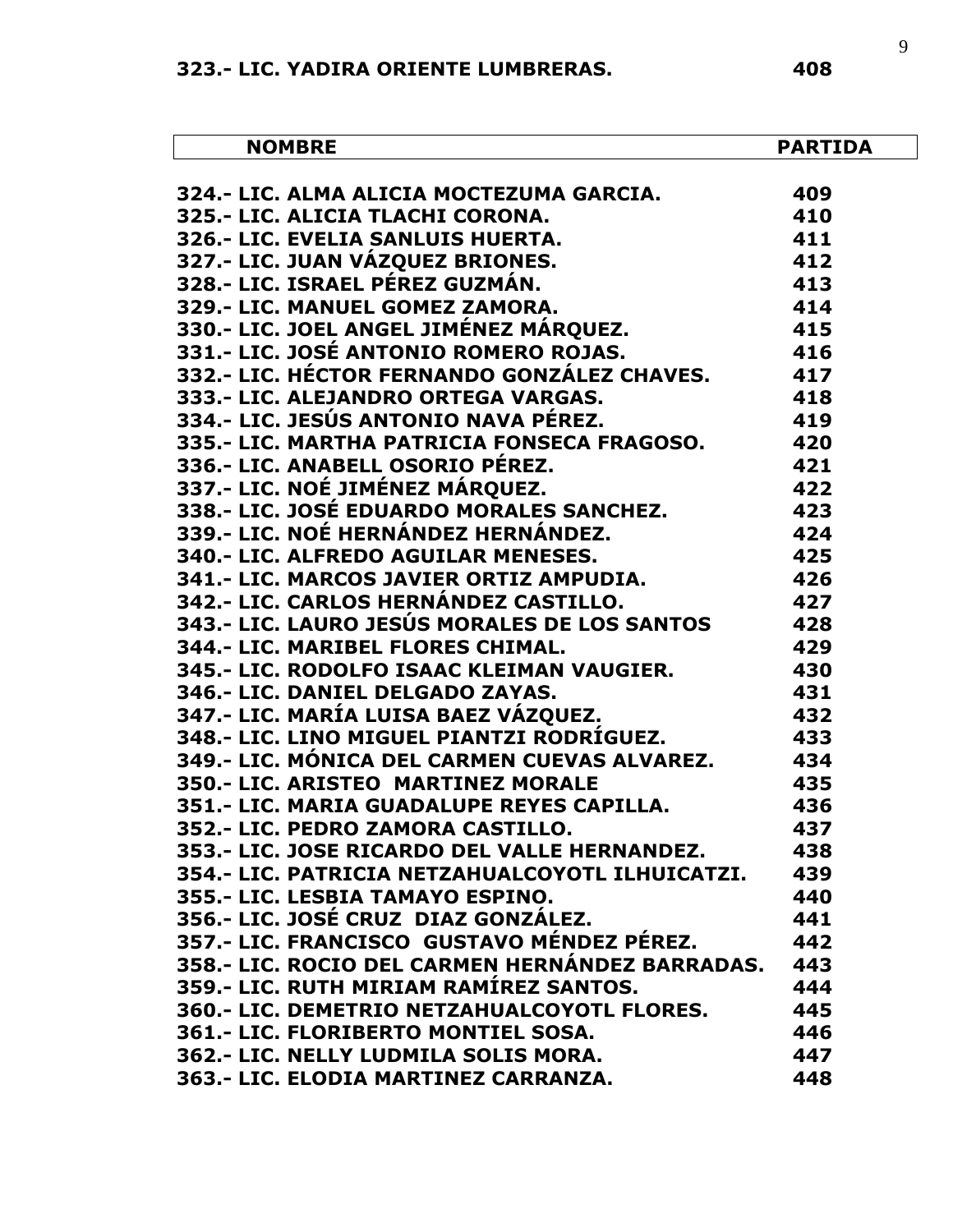| <b>NOMBRE</b>                                  | PARTIDA |
|------------------------------------------------|---------|
| 365.- LIC. HERMENEGILDO MORALES FLORES.        | 450     |
| 366.- LIC. JULIO CESAR HERNÁNDEZ MUÑOZ.        | 451     |
| 367.- LIC. KARLA VANESA GARCÍA CORTÉS.         | 452     |
| 368.- LIC. MARIA DEL CARMEN RUIZ MENESES.      | 453     |
| 369.- LIC. JERÓNIMO PÉREZ PÉREZ.               | 454     |
| 370.- LIC. LINO NOE MONTIEL SOSA.              | 455     |
| 371.- LIC. JULIO RAÚL GARCÍA RUÍZ.             | 456     |
| 372.- LIC. EVELIN ORDOÑEZ RAMÍREZ.             | 457     |
| 373.- LIC. MA. GUADALUPE SAAVEDRA DE LA ROSA.  | 458     |
| 374.- LIC. ESTELA GARCIA BARRIENTOS.           | 459     |
| 375.- LIC. CLAUDIA SALVADOR ANGEL.             | 460     |
| 376.- LIC. LINO BONILLA RODRIGUEZ.             | 461     |
| 377.- LIC. MIGUEL VILLA ANDRADE.               | 462     |
| 378.- LIC. ANSELMA CASTILLO MERCADO.           | 463     |
| 379.- LIC. VERÓNICA SÁNCHEZ VEANA.             | 464     |
| 380.- LIC. ISAAC HERNÁNDEZ MEJÍA.              | 465     |
| 381.- LIC. ELSA CORDERO MARTÍNEZ.              | 466     |
| 382.- LIC. MANUEL MENDOZA VEGA.                | 467     |
| 383.- LIC. RICARDO GARCÍA TEPIXTLE.            | 468     |
| 384.- LIC. ERIKA SÁNCHEZ RODRÍGUEZ.            | 469     |
| 385.- LIC. MARTÍN MARCOS CERVANTES CORTÉS.     | 470     |
| 386.- LIC. EUNICE ORTA GUILLÉN.                | 471     |
| 387.- LIC. YENI PATRICIA CARRASCO ZEMPOALTECA. | 472     |
| 388.- LIC. JOSÉ OCTAVIO MOLINA FLORES.         | 473     |
| 389.- LIC. JOSE LUIS RODRIGUEZ GUEVARA.        | 474     |
| 390.- LIC. RAUL MORALES ZAPATA.                | 475     |
| 391.- LIC. MARY CRUZ CORTES ORNELAS.           | 476     |
| 392.- LIC. JOSE GUSTAVO PINEDA LUNA.           | 477     |
| 393.- LIC. ALEJANDRO FLORES CHIMAL.            | 478     |
| 394.- LIC. HEBER ISAAC HERNÁNDEZ MENESES.      | 479     |
| 395.- LIC, ARCELIA CHAMA MORALES               | 480     |
| 396.- LIC. JACINTO RAMÍREZ LÓPEZ.              | 481     |
| 397.- LIC. JOSÉ ALFREDO ORTEGA TORRES.         | 482     |
| 398.- LIC. MARISELA PLUMA MENDIETA.            | 483     |
| 399.- LIC. JUAN CARLOS CORDERO BAEZ.           | 484     |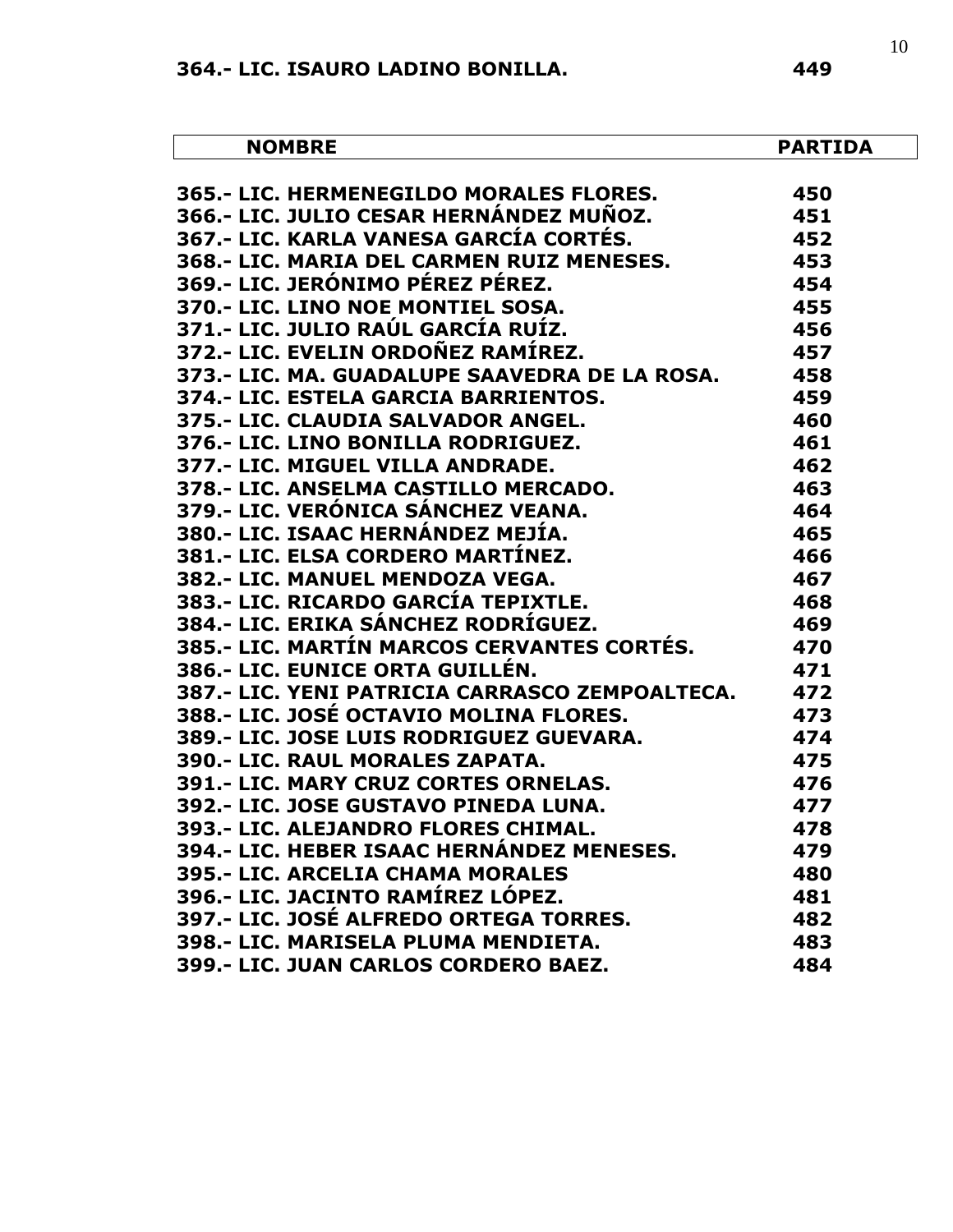| <b>NOMBRE</b>                                                                                                     | <b>PARTIDA</b> |
|-------------------------------------------------------------------------------------------------------------------|----------------|
|                                                                                                                   |                |
| 400 .- LIC. ANALILIA PÉREZ PULIDO.<br>400.- LIC. ANALILIA PEREZ PULIDO.<br>401.- LIC. JUAN RAMÓN SANABRÍA CHAVEZ. | 485            |
|                                                                                                                   | 486            |
| 402 .- LIC. WENDY ROJAS ROJAS.                                                                                    | 487            |
| 403.- LIC. JOSE EDUARDO SÁNCHEZ CALDERÓN.                                                                         | 488            |
| 404.- LIC. MARÍA DEL ROCIO LÓPEZ LUNA.                                                                            | 489            |
| 405.- LIC. PABLO VÁZQUEZ DORANTES.                                                                                | 490            |
| 406.- LIC. JESÚS FEDERICO SANTOS CASTAÑEDA.                                                                       | 491            |
| 407.- LIC. MARÍA ELENA TELOXA DÍAZ                                                                                | 492            |
| 408.- LIC. MA. MARICELA DAMIAN MORALES                                                                            | 493            |
| 409.- LIC. LUIS GÓMEZ HERNÁNDEZ                                                                                   | 494            |
| 410.- LIC. MARICELA ENRIQUETA CARMONA HUERTA                                                                      | 495            |
| 411.- LIC. ALFONSO MAYEN LÓPEZ                                                                                    | 496            |
| 412.- LIC. JOSÉ BERNARDO MÉNDEZ GONZÁLEZ                                                                          | 497            |
| 413.- LIC. MIGUEL SÁNCHEZ RAMÍREZ                                                                                 | 498            |
| 414.- LIC. SUSANA VAZQUEZ BADILLO                                                                                 | 499            |
| 415.- LIC. ALDO NAPOLEÓN FERNÁNDEZ MORENO                                                                         | 500            |
| 416.- LIC. BEATRIZ PACHECO RODRIGUEZ                                                                              | 501            |
| 417.- LIC. ISRAEL ESTEBAN TECPAN LUNA                                                                             | 502            |
| 418.- LIC. RAÚL SOSA XOXOTLA                                                                                      | 503            |
| <b>419.- LIC. LUCIANO PANTOJA HERNANDEZ</b>                                                                       | 504            |
| 420.- LIC. MARIA MAGDALENA DOLORES MENDOZA                                                                        | 505            |
| <b>GONZALEZ.</b>                                                                                                  |                |
| 421.- LIC. PEDRO RODRIGUEZ OTAMENDI.                                                                              | 506            |
| 422.- LIC. ENCARNACION GLORIA ROJAS HERNANDEZ                                                                     | 507            |
| 423.- LIC. GERTRUDIS ROMERO LICONA                                                                                | 508            |
| 424.- LIC. ROCIO CLAUDIA MELENDEZ PLUMA                                                                           | 509            |
| <b>425.- LIC. DANIEL PEREZ FLORES</b>                                                                             | 510            |
| 426.- LIC. JESÚS ROLDAN PANIAGUA                                                                                  | 511            |
| 427. - LIC. MARCO ANTONIO GÓMEZ CARRETÓ                                                                           | 512            |
| 428. -LIC. MARÍA DEL PILAR PLUMA ANGULO                                                                           | 513            |
| <b>429. -LIC. FELIPE NAVA LEMUS</b>                                                                               | 514            |
| 430. -LIC. HUGO RENE TEMOLTZIN CARRETO                                                                            | 515            |
| 431.- LIC. JOSUE PEREZ RIVERA                                                                                     | 516            |
| 432.- LIC. SERGIO HERNANDEZ AGUILA                                                                                | 517            |
| 433.- LIC. ROGELIO HERNÁNDEZ FELIPE                                                                               | 518            |
| 434.- LIC. PEDRO ALEJANDRO HERNÁNDEZ GARCÍA                                                                       | 519            |
| 435.- LIC. JUANA AMALIA SORIANO CANUL                                                                             | 520            |
| 436.- LIC. LIBRADO MUÑOZ MUÑOZ                                                                                    | 521            |
| 437.- LIC. RUBÉN CANO PALACIO                                                                                     | 522            |
| 438.- LIC. EMILIO ANTONIO VELÁSQUEZ LEIVA                                                                         | 523            |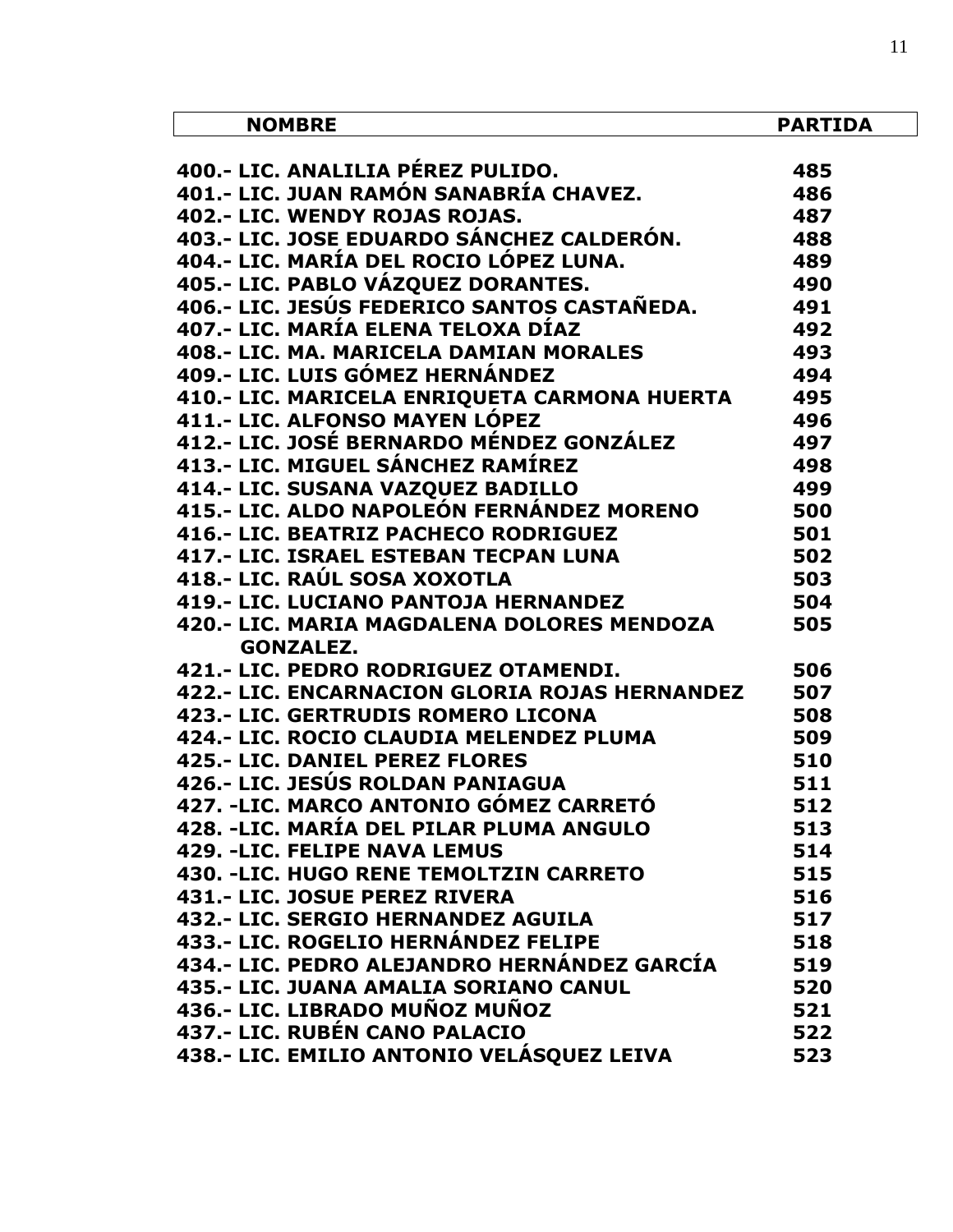| <b>NOMBRE</b>                                   | <b>PARTIDA</b> |
|-------------------------------------------------|----------------|
|                                                 |                |
| 439.- LIC. HILDELIZA GUADALUPE RODRÍGUEZ VÁQUEZ | 524            |
| 440.- LIC. ALFREDO ORTIZ VILLARREAL             | 525            |
| 441.- LIC. LUIS ACAMETITLA PÉREZ                | 526            |
| <b>LIBRO SEXTO.</b>                             |                |
| 442.- LIC. VÍCTOR JAVIER NAVA JUÁREZ            | 527            |
| 443.- LIC. ESTEBAN RIVERA MUÑOZ                 | 528            |
| 444.- LIC. ANDRES XICOHTÉNCATL ZANJUAMPA        | 529            |
| 445.- LIC. URIEL VELÁSQUEZ RODRÍGUEZ            | 530            |
| 446.- LIC. IRAIS RODRÍGUEZ LEZAMA               | 531            |
| 447.- LIC. JOSE ANTONIO FLORES GRANILLO         | 532            |
| 448.- LIC. EDILBERTO CASTILLO CASTILLO          | 533            |
| 449.- LIC. RICARDO ESPEJEL GARCÍA               | 534            |
| 450.- LIC. JOSÉ CARLOS MARTÍNEZ CORONA          | 535            |
| 451.- LIC. ROSA ANGÉLICA LUNA CARVAJAL          | 536            |
| 452.- LIC. ZENÓN TECUAPACHO RODRÍGUEZ           | 537            |
| 453.- LIC. MANUEL MUÑOZ AHUACTZIN               | 538            |
| 454 .- LIC. PEDRO TLAPALE AGUILAR               | 539            |
| 455.- LIC. MA.TERESA GUADALUPE ANDREU HERNÁNDEZ | 540            |
| 456.- LIC. AQUILES HERNÁNDEZ PÉREZ              | 541            |
| 457.- LIC. MATILDE GONZÁLEZ HERNÁNDEZ           | 542            |
| 458.- LIC. MA. DE LOURDES PÉREZ FRAGOZO         | 543            |
| 459.- LIC. MIGUEL ANGEL TLAPALE HERNÁNDEZ       | 544            |
| 460.- LIC. FERMÍN MUÑOZ MORENO                  | 545            |
| 461.- LIC. ODÓN MANUEL BALDERAS RODRÍGUEZ       | 546            |
| 462.- LIC. FABIÁN CARVAJAL RAMÍREZ              | 547            |
| 463.- LIC. ITZEL HERNÁNDEZ GONZÁLEZ             | 548            |
| 464.- LIC. ELIZABETH LÓPEZ SÁNCHEZ              | 549            |
| 465.- LIC. JACQUELINE XOCHITÉMOL PÉREZ          | 550            |
| 466.- LIC. ELOY EDMUNDO HERNÁNDEZ FIERRO        | 551            |
| 467 .- LIC. LUIS HARIM SÁNCHEZ MORALES          | 552            |
| <b>468.- LIC. ISRAEL TLALMIS CORONA</b>         | 553            |
| 469.- LIC. HORACIO FLORES HERNÁNDEZ             | 554            |
| 470.- LIC. JUAN CARLOS COETO AGUILAR            | 555            |
| 471.- LIC. JOSÉ ANTONIO ROBLES GARCÍA           | 556            |
| 472.- LIC. JUSTINO HERNÁNDEZ JIMÉNEZ            | 557            |
| 473- LIC. CARLOS EDUARDO JIMÉNEZ CASCO          | 558            |
| 474- LIC. ADÁN CORTES ULLOA                     | 559            |
| 475.- LIC. EDGAR MORALES LAGUNA                 | 560            |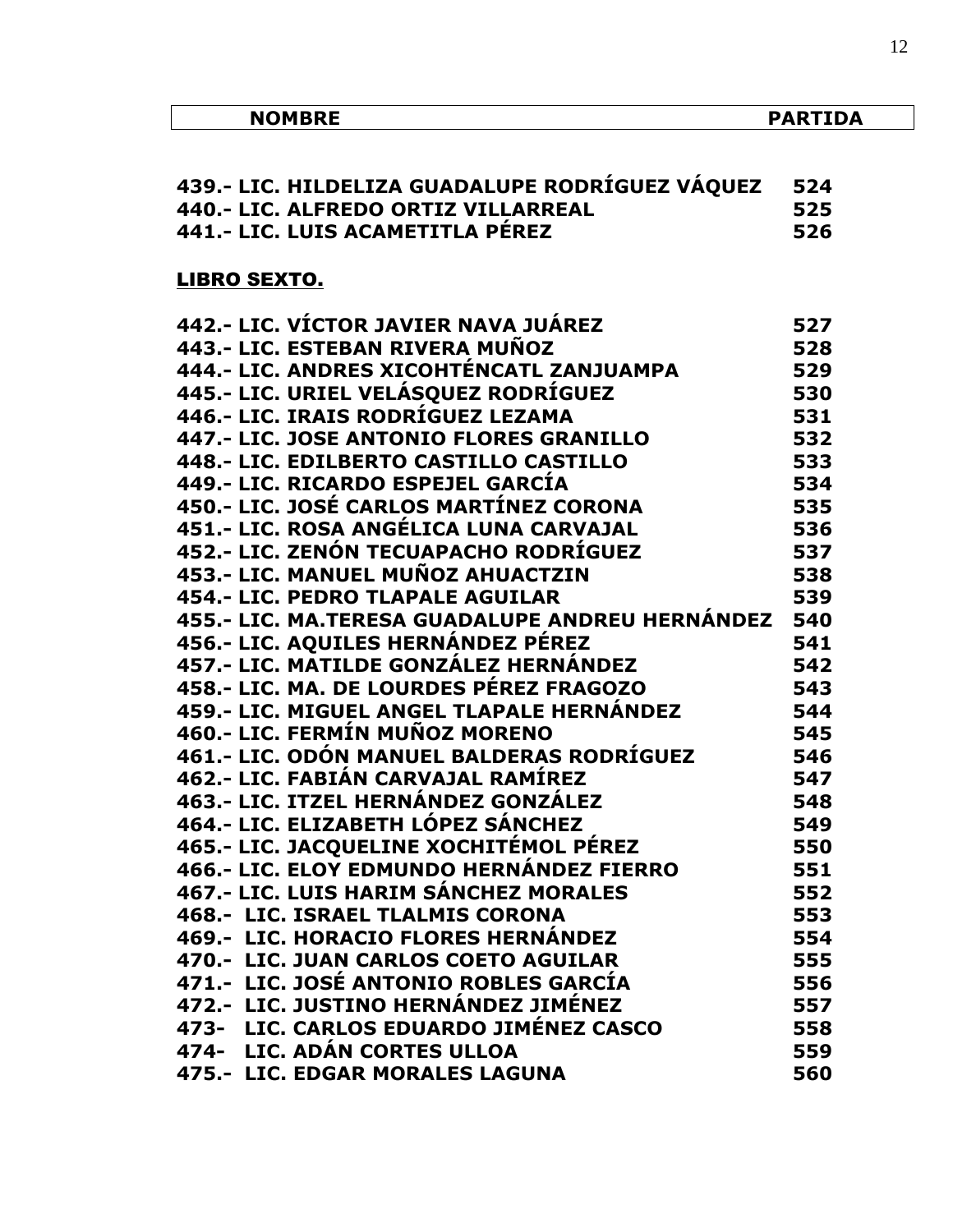| 476.- LIC. ANTONIO GUEVARA ORTÍZ                  | 561            | IJ |
|---------------------------------------------------|----------------|----|
| <b>NOMBRE</b>                                     | <b>PARTIDA</b> |    |
|                                                   |                |    |
| 477.- LIC. ALBERTO CASTILLO CHALINI               | 562            |    |
| 478.- LIC. JOSÉ SÁNCHEZ PORTILLO                  | 563            |    |
| 479.- LIC. GILBERTO AHUACTZI MORALES              | 564            |    |
| 480.- LIC. OSCAR DANIEL RODRÍGUEZ ROJAS           | 565            |    |
| 481.- LIC. GUADALUPE CASTILLO LEMUS               | 566            |    |
| 482.- LIC. MARÍA MONTSERRAT LOERA RÍOS            | 567            |    |
| 483.- LIC. SERGIO CUAUHTÉMOC LIMA LÓPEZ           | 568            |    |
| 484.- LIC. ARATZET ARTEMIZA ZACATELCO JIMÉNEZ 569 |                |    |
| 485.- LIC. PATRICIA VÁZQUEZ MOLINA                | 570            |    |
| 486.- LIC. LIZBETH GONZÁLEZ CORTÉS                | 571            |    |
| 487.- LIC. MAGALI PÉREZ PINEDA                    | 572            |    |
| 488.- LIC. MARIO MEZA CANALES                     | 573            |    |
| 489.- LIC. GUILLERMINA NAVA VÁZQUEZ               | 574            |    |
| 490.- LIC. ISIDRO REYES HERNÁNDEZ                 | 575            |    |
| 491.- LIC. VALENTÍN ESTEBAN ADÁN MORENO ARROYO    | 576            |    |
| 492.- LIC. CARMINA LEE BARRÓN                     | 577            |    |
| 493.- LIC. HERMELINDA ORTÍZ AGUILLÓN              | 578            |    |
| 494.- LIC. SILVIA PLUMA ANGULO                    | 579            |    |
| 495.- LIC. GUSTAVO DAVID GARCÍA MARTÍNEZ          | 580            |    |
| 496.- LIC. PERFECTO SERGIO ZARGO VILLAREAL        | 581            |    |
| 497.- LIC. MARÍA GUADALUPE HERNÁNDEZ CABRERA      | 582            |    |
| 498.- LIC. MARÍA TERESA JUÁREZ REYES              | 583            |    |
| 499.- LIC. ERICKA CORONA MAZARIEGOS               | 584            |    |
| 500.- LIC. JUAN CARLOS NAVARRO LÓPEZ              | 585            |    |
| 501.- LIC. MARÍA ISABEL RAMÍREZ FLORES            | 586            |    |
| 502.- LIC. ALFREDO TOMAY GARCÍA                   | 587            |    |
| 503.- LIC. RODOLFO PÉREZ DORADO                   | 588            |    |
| 504.- LIC. AGUEDA ZEMPOALTECA PÉREZ               | 589            |    |
| 505.- LIC. JOVITA PÉREZ GALINDO                   | 590            |    |
| 506.- LIC. JAVIER ARROYO HERNÁNDEZ                | 591            |    |
| 507.- LIC. DAVID GARCÍA MONTEALEGRE               | 592            |    |
| <b>508.- LIC. ROGELIO CERVANTES FLORES</b>        | 593            |    |
| 509.- LIC. JACQUELINE OLAN PÉREZ                  | 594            |    |
| 510.- LIC. JOSÉ FRANCISCO LARA LARA               | 595            |    |
| 511.- LIC. ROXANA GARCÍA HERNÁNDEZ                | 596            |    |
| 512.- LIC. YENNI SANLUIS PADILLA                  | 597            |    |
| 513.- LIC. ARTURO JUSTINO MONTIEL PORTILLO        | 598            |    |
| 514.- LIC. DOUGGLAS YESCAS GARIBAY                | 599            |    |
| 515.- LIC. MARTHA VELÁZQUEZ SÁNCHEZ               | 600            |    |
| 516.- LIC. JOSÉ ANTONIO ROJAS OREA                | 601            |    |
| 517.- LIC. RICARDO ERASTO COLLADO VELÁZQUEZ       | 602            |    |
| 518.- LIC. NORMA TZOMPANTZI MENDIETA              | 603            |    |
|                                                   |                |    |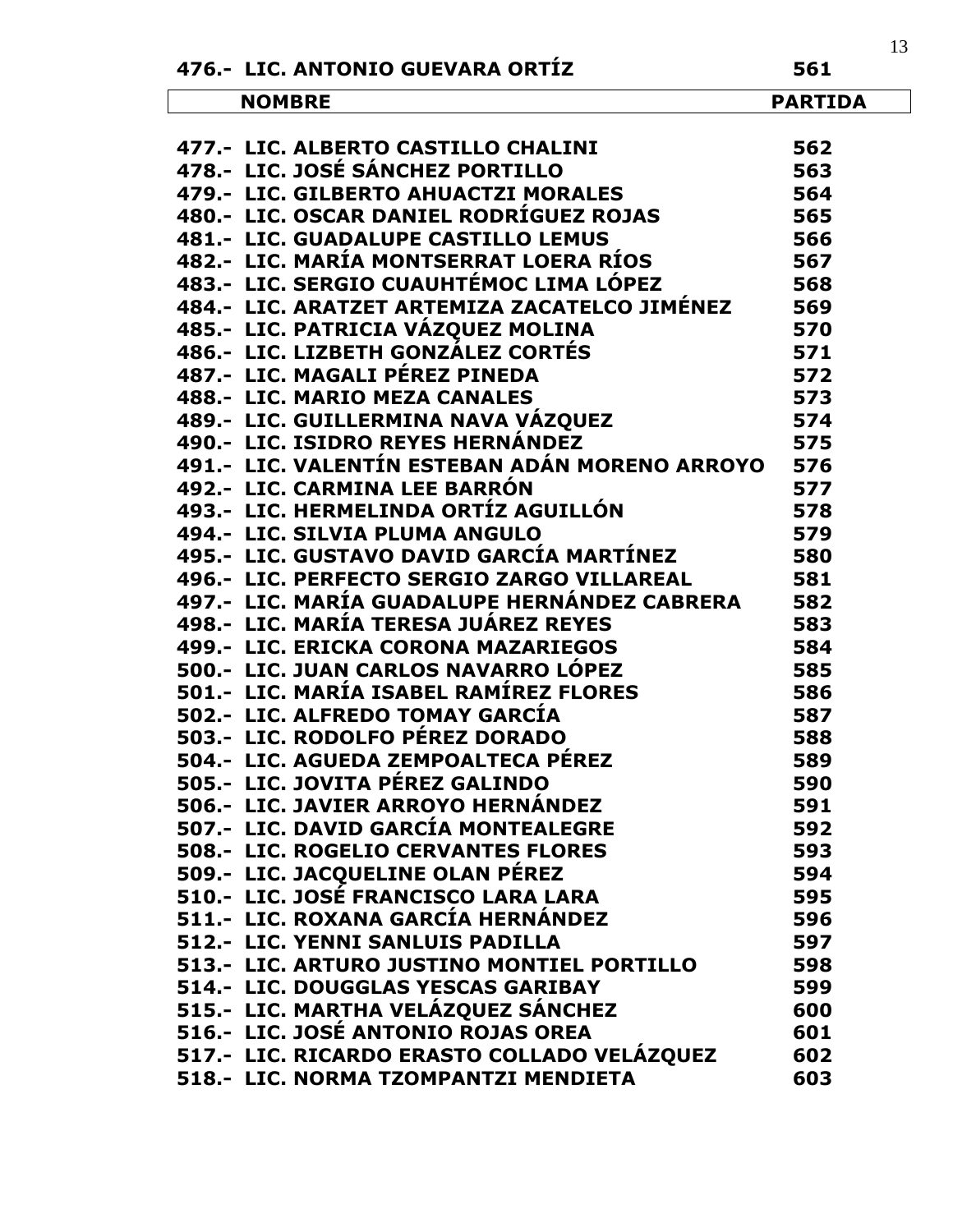| <b>NOMBRE</b> | <b>PARTIDA</b> |
|---------------|----------------|
|---------------|----------------|

| 520.- LIC. MIREYA MENDIETA SALDAÑA         | 605 |
|--------------------------------------------|-----|
| 521.- LIC. REBECA YOLANDA MARTÍNEZ CHÁVEZ  | 606 |
| 522.- LIC. MARÍA CLARA BALTIERRA ACOSTA    | 607 |
| 523.- LIC. ALEJANDRO ZAMORA PITAYO         | 608 |
| 524.- LIC. JOSÉ ARTURO CERÓN ZAMORA        | 609 |
| 525.- LIC. SONIA GONZÁLEZ XOLOCOTZI        | 610 |
| 526.- LIC. RAÚL PÉREZ CORONA               | 611 |
| 527.- LIC. PEDRO LINO IBARRA MARTÍNEZ      | 612 |
| 528.- LIC. REBECA XICOHTÉNCATL CORONA      | 613 |
| 529.- LIC. RITA TORRES PÉREZ               | 614 |
| 530.- LIC. EVELIA PAZOS BARREDA            | 615 |
| <b>531.- LIC. MONSERRATH CUELLAR RAMOS</b> | 616 |
| 532.- LIC. SAÚL BONILLA MORALES            | 617 |
| 533.- LIC. RAFAEL ESTRADA AGUILAR          | 618 |
| 534.- LIC. JAQUELINE MALDONADO HERNÁNDEZ   | 619 |
| 535.- LIC. ARMANDO PÉREZ LEYVA             | 620 |
| 536.- LIC. JAIME HERNÁNDEZ ÁGUILA          | 621 |
| 537.- LIC. ELVIA ROMANO CASTILLO           | 622 |
| 538.- LIC. OSCAR MORENO PORTILLO           | 623 |
|                                            |     |

### LIBRO SEPTIMO.

| 539.- LIC. MARÍA LÓPEZ PALAFOX             | 624 |
|--------------------------------------------|-----|
| 540.- LIC. RODOLFO MONTEALEGRE LUNA        | 625 |
| 541.- LIC. ELIZABETH CUATIANQUIS SILVA     | 626 |
| 542.- LIC. JUANA SALINAS LÓPEZ             | 627 |
| 543.- LIC. ARTURO NUÑEZ DÍAZ               | 628 |
| 544.- LIC. LAURA GUADALUPE CALDERÓN ROLDÁN | 629 |
| 545.- LIC. EDUARDO LÓPEZ MARTÍNEZ          | 630 |
| 546.- LIC. ROCIO EMILIA PÉREZ ROMERO       | 631 |
| 547.- LIC. SONIA JIMÉNEZ LOZADA            | 632 |
| 548.- LIC. GABRIELA RAMOS MARTÍNEZ         | 633 |
| 549.- LIC. LEONEL LARA MENA                | 634 |
| 550.- LIC. FRANCISCO JAVIER MENA CORONA    | 635 |
| 551.- LIC. MARGARITA LÓPEZ BENITEZ         | 636 |
| 552.- LIC. JIMMY MUNIVE MENA               | 637 |
| 553.- LIC. JOSÉ VÁZQUEZ AGUILAR            | 638 |
| 554.- LIC. VERÓNICA MINOR MARTÍNEZ         | 639 |
| 555.- LIC. EMILIA ORTEGA ACEVES            | 640 |
|                                            |     |

14

ᄀ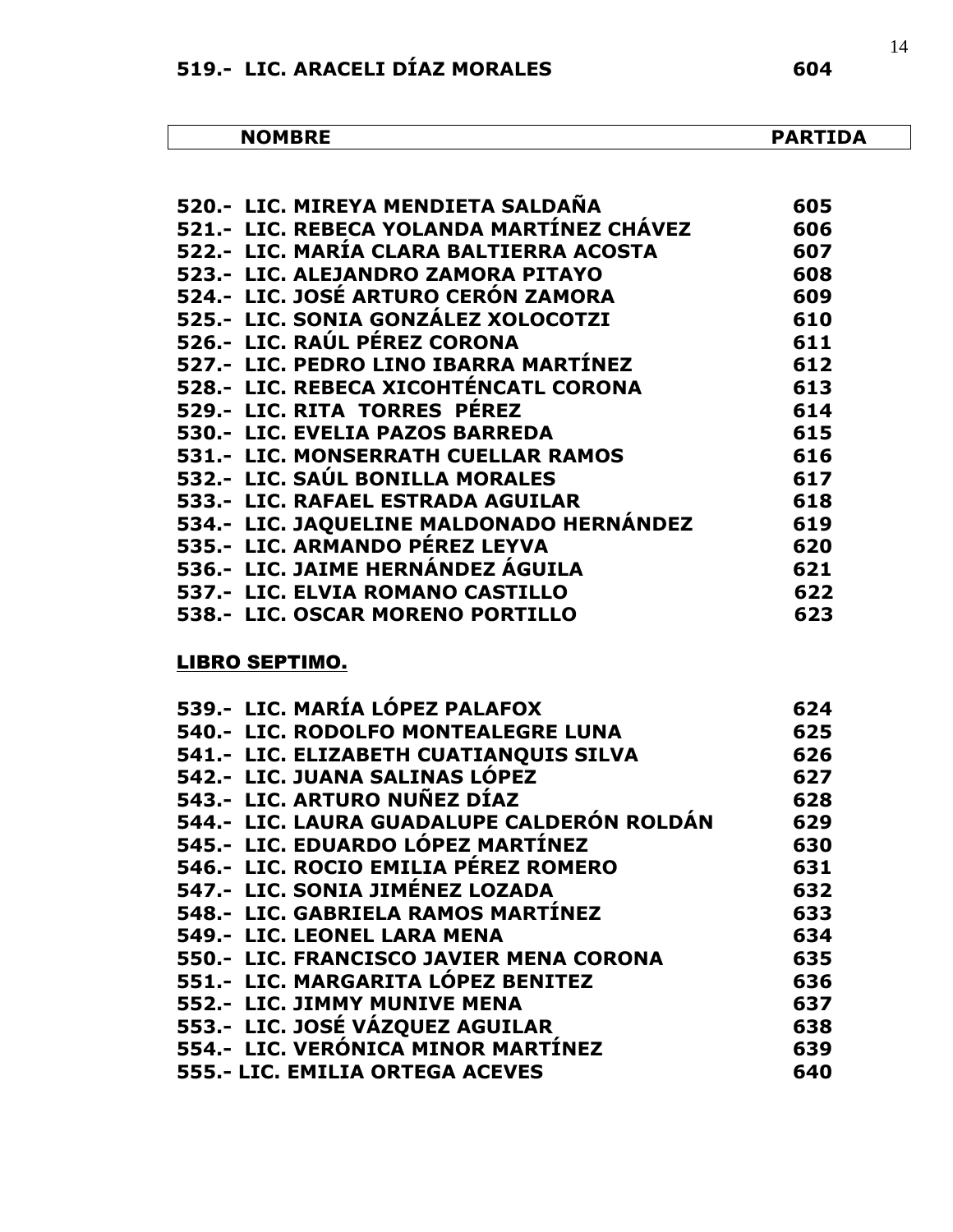|                                                |                | 15 |
|------------------------------------------------|----------------|----|
| 556.- LIC. ARMANDO HERRERA ESCORCIA            | 641            |    |
| <b>NOMBRE</b>                                  | <b>PARTIDA</b> |    |
|                                                |                |    |
| 557.- LIC. GUILLERMO REYES RAMOS               | 642            |    |
| 558.- LIC. JONATHAN JUÁREZ TAPIA               | 643            |    |
| 559 .- (CANCELADO)                             | 644            |    |
| 560.- LIC. EVELYN KENIA GONZÁLEZ TORRES        | 645            |    |
| 561.- LIC. SONIA PLUMA ORTEGA                  | 646            |    |
| 562.- LIC. NORA MARICELA GARCÍA HUITRÓN        | 647            |    |
| 563- LIC. XOCHITL VÁZQUEZ SILVA                | 648            |    |
| 564.- LIC. JOSÉ LUIS PAREDES MÁRQUEZ           | 649            |    |
| 565.- LIC. SANDRA IBARRA ROLDÁN                | 650            |    |
| 566.- LIC. MARÍA DEL ROCIO RODRÍGUEZ RODRÍGUEZ | 651            |    |
| 567.- LIC. ÁNGEL ESPINOZA PONCE                | 652            |    |
| 568 .- LIC. CARLOTA LOZANO SOTO                | 653            |    |
| 569.- LIC. DOMINGO MALDONADO GALICIA           | 654            |    |
| 570.- LIC. CLAUDIA JUÁREZ ORTÍZ                | 655            |    |
| 571.- LIC. ALEJANDRO GONZÁLEZ ALDUCIN          | 656            |    |
| 572.- LIC. VERÓNICA MÉNDEZ CALDERÓN            | 657            |    |
| 573.- LIC. ADRIANA MÉNDEZ PÉREZ                | 658            |    |
| 574.- LIC. SAID SALAZAR SÁNCHEZ                | 659            |    |
| 575.- LIC. JOSÉ MAURICIO JUÁREZ SHILDERS       | 660            |    |
| 576.- LIC. GABRIEL CUCHILLO CORONA             | 661            |    |
| 577.- LIC. JOSÉ ALBERTO CORONA MÉNDEZ          | 662            |    |
| 578 .- LIC. MARICELA TEXIS FLORES              | 663            |    |
| 579.- LIC. ELESBAN XOCHIHUA VÁZQUEZ            | 664            |    |
| 580.- LIC. JOSÉ JUSTINO PÉREZ ROMANO           | 665            |    |
| 581.- LIC. CARLOS DANIEL CORDERO MIJARES       | 666            |    |
| 582.- LIC. SERGIO VÁZQUEZ GARCÍA               | 667            |    |
| 583.- LIC. ERIKA KARINA FLORES CAMARÓN         | 668            |    |
| 584.- LIC. ALDO EDUARDO CHÁVEZ JUÁREZ          | 669            |    |
| 585.- LIC. VIVIANA BARBOSA BONOLA              | 670            |    |
| 586.- LIC. JOSÉ DAVID ARTURO RAMÍREZ FLORES    | 671            |    |
| 587.- LIC. PAULA SÁNCHEZ FLORES                | 672            |    |
| 588.- LIC. JOSÉ ANTONIO HERNÁNDEZ JIMÉNEZ      | 673            |    |
| 589.- LIC. JUAN PABLO HERNÁNDEZ JIMÉNEZ        | 674            |    |
| <b>590.- LIC. LEONARDO VARGAS TERRONES</b>     | 675            |    |
| 591.- LIC. RUBÉN ORTEGA LIMA                   | 676            |    |
| 592.- LIC. RICARDO JIMÉNEZ ESTRADA             | 677            |    |
| 593.- LIC. MARTHA PATRICIA HERNÁNDEZ RIVERA    | 678            |    |
| 594.- LIC. GUILLERMO GONZÁLEZ GUEVARA          | 679            |    |
| 595.- LIC. JAVIER PÉREZ GUZMÁN                 | 680            |    |
| 596.- LIC. JESÚS SALAZAR MENDOZA               | 681            |    |
| 597.- LIC. EFREN AMARO SUÁREZ                  | 682            |    |
| 598.- LIC. CONSTANTINO BONILLA MONTIEL         | 683            |    |
|                                                |                |    |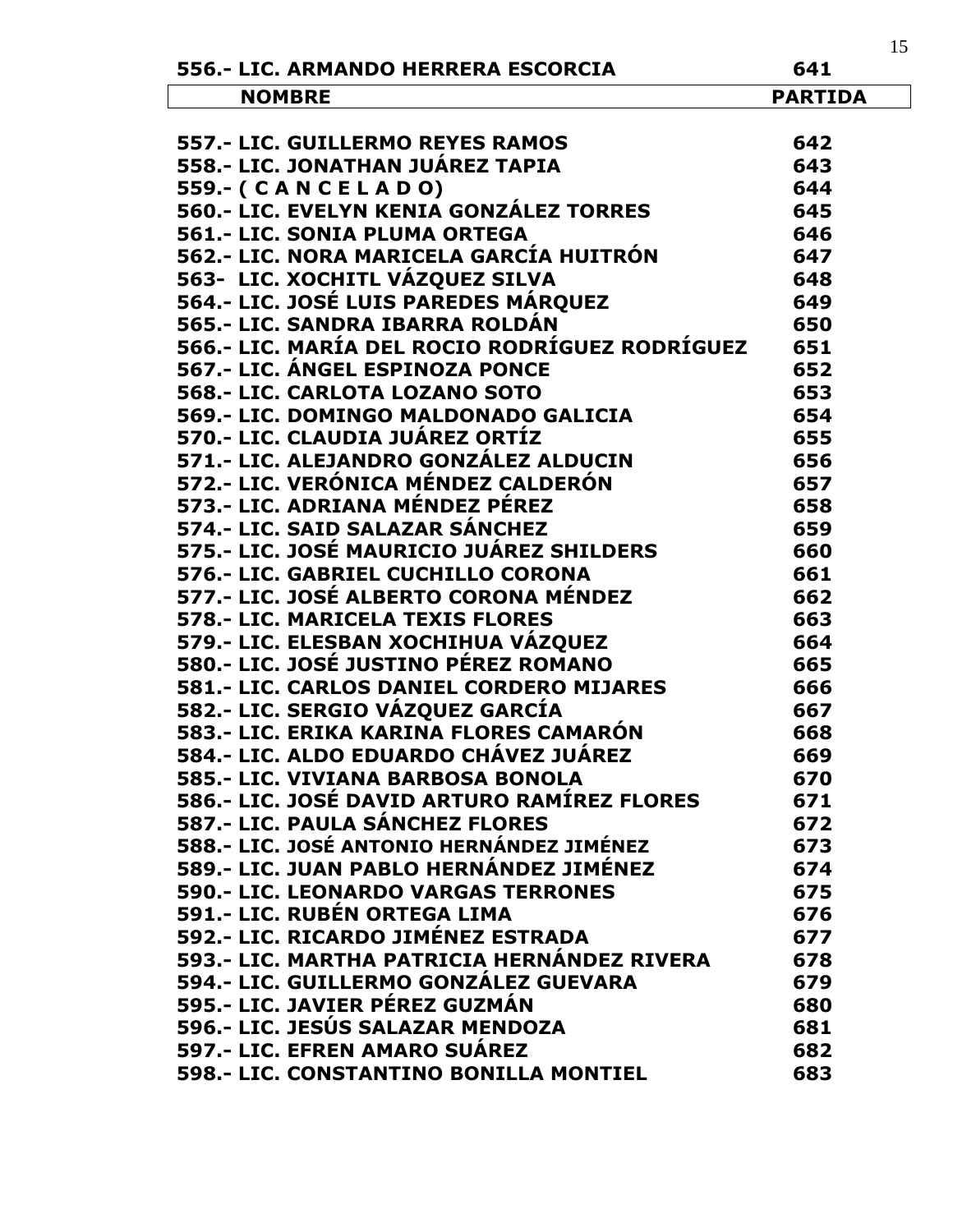| <b>NOMBRE</b>                                   | <b>PARTIDA</b> |
|-------------------------------------------------|----------------|
| 599.- LIC. MARÍA AZUCENA MONTIEL TEMOLTZIN      | 684            |
| <b>600.- LIC. TEODORA POPOCATL NAVA</b>         | 685            |
| 601.- LIC. RAYMUNDO LÓPEZ LÓPEZ                 | 686            |
| 602.- LIC. MARÍA ELENA VÁZQUEZ HERNÁNDEZ        | 687            |
| 603.- LIC. JOSUÉ CORONA MONTIEL                 | 688            |
| 604 .- LIC. ALICIA BERISTAIN MEZA               | 689            |
| 605.- LIC. JESSICA ILIANA RODRIGUEZ RAMÌREZ.    | 690            |
| 606.- LIC. KARINA OSEGUERA VALDES.              | 691            |
| 607.- LIC. JULIETA PÉREZ DÍAZ.                  | 692            |
| 608 .- LIC. MARCELINO COTO CARVA.               | 693            |
| 609.- LIC. JUAN JOSÉ ZÚÑIGA RODRÍGUEZ.          | 694            |
| 610.- LIC. ROCÍO VENTURA GONZÁLEZ.              | 695            |
| 611.- LIC. JOSÉ LUIS CRUZ SÁNCHEZ.              | 696            |
| 612.- LIC. SEBASTIANA SILVIA ORTIZ SCORZA.      | 697            |
| 613.- LIC. JUAN JOSÉ ZÚÑIGA BÁEZ.               | 698            |
| 614.- LIC. HÉCTOR JAVIER VÁZQUEZ MONTIEL.       | 699            |
| 615.- LIC. PORFIRIO HERNÁNDEZ REYES.            | 700            |
| 616.- LIC. MARÍA DEL ROCIÓ LÓPEZ GARCÍA.        | 701            |
| 617 .- LIC. OSCAR ORTEGA LIMA.                  | 702            |
| 618.- LIC. JOSÉ CÁSTULO ALFONSO NOCELOTL GÓMEZ. | 703            |
| 619.- LIC. ELVIA OLIVIA ROSANO SUÁREZ.          | 704            |
| 620.- LIC. MARÍA ISABEL BAÑUELOS ATONAL.        | 705            |
| 621.- LIC. MARCELA CASTILLO HERNÁNDEZ.          | 706            |
| 622.- LIC. DOLORES GÁRRIGOS CALYECAC.           | 707            |
| 623.- LIC. OCTAVIO MAURILIO GÁRRIGOS CALYECAC.  | 708            |
| 624.- LIC. JUAN RODRÍGUEZ CORTÉS.               | 709            |
| 625.- LIC. JOSÉ SAÚL AGIS GARCÍA.               | 710            |
| 626.- LIC. PATRICIA REYES RÍOS.                 | 711            |
| 627.- LIC. MIGUEL ÁNGEL REYES HERNÁNDEZ.        | 712            |
| 628 .- LIC. ZENÓN RAMOS CASTILLO.               | 713            |
| 629.- LIC. MIGUEL ÁNGEL HERNÁNDEZ QUESADA.      | 714            |
| 630.- LIC. ARIF CONDE ZELOCUATECATL.            | 715            |
| 631.- LIC. ANDRÉS ROMANO PEÑA.                  | 716            |
| 632.- LIC. MOISÉS JUÁREZ MATAMOROS.             | 717            |
| 633.- LIC. JOSÉ IGNACIO CISNEROS GONZÁLEZ.      | 718            |
| 634 .- LIC. JUAN CARLOS VERA CUEVAS.            | 719            |
| 635.- LIC. JOB HERNÁNDEZ MENDOZA.               | 720            |
| 636.- LIC. JUAN TLAPAPAL BAUTISTA.              | 721            |
|                                                 |                |

# LIBRO OCTAVO.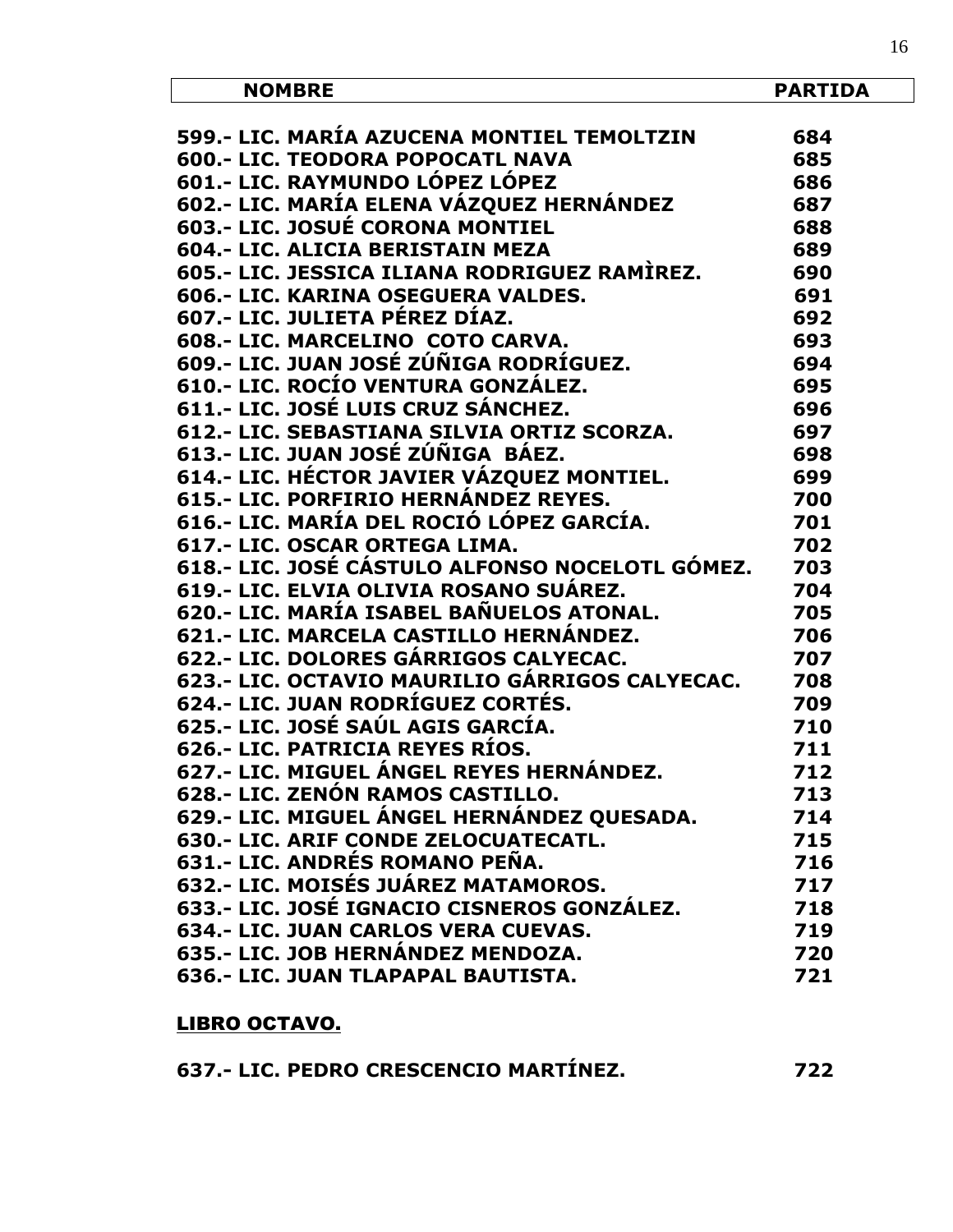| <b>NOMBRE</b>                                                                                                       | <b>PARTIDA</b> |
|---------------------------------------------------------------------------------------------------------------------|----------------|
|                                                                                                                     |                |
| 030.- LIC. DAGOBERTO FLORES LUNA.<br>639.- LIC. DAVID ULISES GUZMÁN PALMA.                                          | 723            |
|                                                                                                                     | 724            |
| 640 .- LIC. AZAHEL ROSAS ESPINOZA.                                                                                  | 725            |
| 641.- LIC. ROGELIO RAMÍREZ MÉNDEZ.                                                                                  | 726            |
| 642.- LIC. ERIKA CUATIANQUIZ SILVA.                                                                                 | 727            |
| 643.- LIC. HUMBERTO ROSAS SILVA.                                                                                    | 728            |
| 644.- LIC. NÉSTOR DANIEL BONILLA ZABALA.                                                                            | 729            |
| 645.- LIC. NOÉ ÁVILA CRUZ.                                                                                          | 730            |
| 646.- LIC. JUAN ASCENCIÓN SÁNCHEZ DE LA LUZ. 731                                                                    |                |
| 647.- LIC. KARLA FABIOLA GÓMEZ HERNÁNDEZ.                                                                           | 732            |
| 648 .- LIC. JUAN FLORES MANUAL.                                                                                     | 733            |
| 649.- LIC. IVÁN RODRIGO VÁZQUEZ VÁZQUEZ.                                                                            | 734            |
| 650.- LIC. FRANCISCO JAVIER POPOCATL RODRÍGUEZ.                                                                     | 735            |
| 651.- LIC. FRANCISCO OROZCO MEDRANO.                                                                                | 736            |
| 652.- LIC. ALFONSO MIGUEL MOJARRO BERNAL.                                                                           | 737            |
| 653.- LIC. ANTONIO OSORIO HERNÁNDEZ.                                                                                | 738            |
| 654.- LIC. MA. DEL CARMEN MALDONADO CUAHQUENTZI. 739                                                                |                |
|                                                                                                                     | 740            |
|                                                                                                                     | 741            |
| 056.- LIC. JOAQUÍN TÉLLEZ CORTES.<br>657.- LIC. JOSÉ ANTONIO TORNEL GUZMÁN.<br>658.- LIC. OLAF HERNÁNDEZ CUAPULT: - | 742            |
| 743                                                                                                                 |                |
| 659.- LIC. JOSÉ LUIS GONZÁLEZ ACEVES.                                                                               | 744            |
| 660.- LIC. DAVID ROSAS ESPINOSA.                                                                                    | 745            |
| 661.- LIC. JAZMÍN LIMA CRUZ.                                                                                        | 746            |
| 662.- LIC. FELIPE DE JESÚS CHÁVEZ PARRALES.                                                                         | 747            |
| 663.- LIC. CARLOS ANTONIO CASTAÑEDA CONTRERAS.                                                                      | 748            |
| 664 .- LIC. PABLO MORALES ROJAS.                                                                                    | 749            |
| 665.- LIC. ARTURO HILARIO SÁNCHEZ GEORGE.                                                                           | 750            |
| 666.- LIC. MINERVA MITRE SÁNCHEZ.                                                                                   | 751            |
| 667.- LIC. MARÍA DE LOURDES CARREÓN RODRÍGUEZ.                                                                      | 752            |
| 668.- LIC. GEMA RODRÍGUEZ GARZA.                                                                                    | 753            |
| 669.- LIC. ELIACIM RODRÍGUEZ GARCÍA.                                                                                | 754            |
| 670.- LIC. RAFAEL VÁZQUEZ MARTÍNEZ.                                                                                 | 755            |
| 671.- LIC. JUAN JAVIER VARELA ROMERO.                                                                               | 756            |
| 672.- LIC. ALBAMAR OCOTITLA HARRIS.                                                                                 | 757            |
| 673.- LIC. GEORGINA ILSE RODRÍGUEZ GUTIÉRREZ.                                                                       | 758            |
| 674.- LIC. VIVIANA MUÑOZ XOLOCOTZI.                                                                                 | 759            |
| 675.- LIC. ASUNCIÓN PÉREZ OJEDA.                                                                                    | 760            |
| 676.- LIC. LETICIA BLANCA MÉNDEZ ACOLTZI.                                                                           | 761            |
| 677.- LIC. SALAZAR SANTOS AGUILAR.                                                                                  | 762            |
| 678.- LIC. SERGIO MORALES GEORGE.                                                                                   | 763            |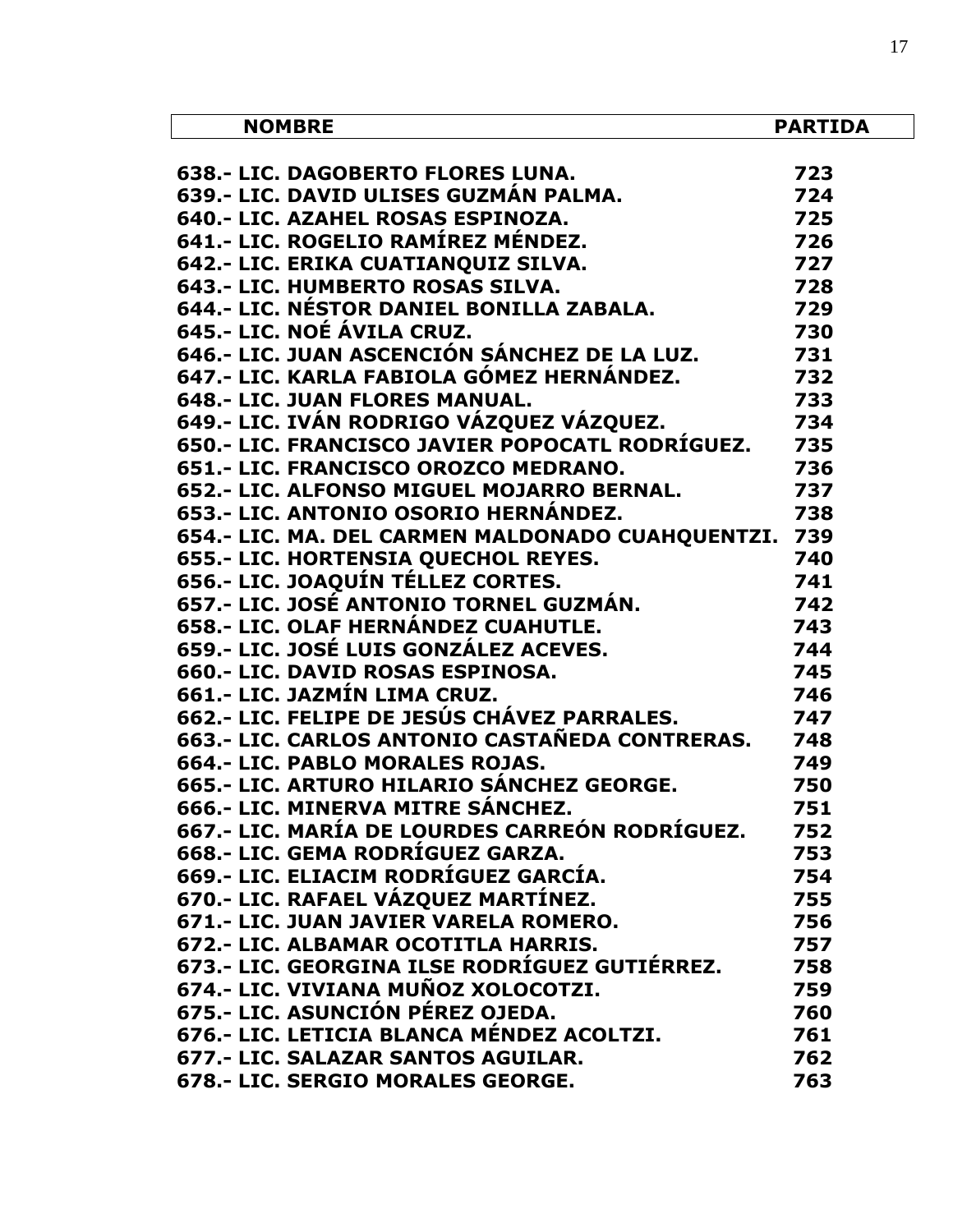|                                                   |                | 18 |
|---------------------------------------------------|----------------|----|
| 679.- LIC. REMIGIO VÉLEZ QUIROZ.                  | 764            |    |
| 680.- LIC. MARIBEL ROJAS SÁNCHEZ.                 | 765            |    |
| <b>NOMBRE</b>                                     | <b>PARTIDA</b> |    |
|                                                   |                |    |
| 681.- LIC. MARGARITA FLORES MARTÍNEZ.             | 766            |    |
| 682.- LIC. MARÍA ISABEL CARREÑO TAPIA.            | 767            |    |
| 683.- LIC. ALEJANDRA GOCHES SÁNCHEZ.              | 768            |    |
| 684.- LIC. MARÍA DE LA CARIDAD FERNÁNDEZ TORRES   | 769            |    |
| 685.- LIC. RODOLFO CORTINA CORDERO.               | 770            |    |
| 686.- LIC. SALVADOR SALINAS ARROYO.               | 771            |    |
| 687.- LIC. VICTORIA CERVANTES GONZÁLEZ.           | 772            |    |
| 688.- LIC. JUAN DEMETRIO HERNÁNDEZ ORTÍZ.         | 773            |    |
| 689.- LIC. LUIS FRANCISCO PEÑA ARELLANO.          | 774            |    |
| 690.- LIC. JOAQUÍN LARA ENRÍQUEZ.                 | 775            |    |
| <b>691.- LIC. NAHAMETH PALMA BAUTISTA</b>         | 776            |    |
| 692.- LIC. PALOMA LÓPEZ HUERTA.                   | 777            |    |
| 693.- LIC. LUCILA MARÍN BARRERA.                  | 778            |    |
| 694.- LIC. ARACELI FLORES SÁNCHEZ.                | 779            |    |
| 695.- LIC. YUSIF MICHEL AMADO PETERNELL           | 780            |    |
| 696.- LIC. MAGDIEL GEORGE GALICIA.                | 781            |    |
| 697.- LIC. LILIANA JUÁREZ SÁNCHEZ.                | 782            |    |
| 698.- LIC. MARIAN BUSTAMANTE RAMÍREZ.             | 783            |    |
| 699.- LIC. ALEJANDRO FLORES ROJAS.                | 784            |    |
| 700.- LIC. JUAN MANUEL MARTÍNEZ FERNÁNDEZ.        | 785            |    |
| 701.- LIC. JOSÉ ARTURO MORA SAAVEDRA.             | 786            |    |
| 702.- LIC. IRMA BRASILIA JUÁREZ DOMÍNGUEZ.        | 787            |    |
| 703.- LIC. ALEJANDRO FLORES PÉREZ.                | 788            |    |
| 704.- LIC. ARMANDO MENDIETA CAHUANTZI.            | 789            |    |
| 705.- LIC. MARÍA GUADALUPE MARTÍNEZ GARCÍA.       | 790            |    |
| 706.- LIC. JESUS CORREA ROMERO.                   | 791            |    |
| 707.- LIC. CRISTINA ÁLVAREZ CANO.                 | 792            |    |
| 708 .- LIC. AURELIANO ZARAGOZA CABRERA.           | 793            |    |
| 709.- LIC. DANIELVIRA RAMÍREZ JIMÉNEZ.            | 794            |    |
| 710.- LIC. KELVIN PORTILLO NÁJERA.                | 795            |    |
| 711.- LIC. GUADALUPE MARITANO MALDONADO.          | 796            |    |
| 712.- LIC. ISMAEL JONAY LÓPEZ FLORES.             | 797            |    |
| 713.- LIC. ÁNGEL FRANCISCO FLORES OLAYO.          | 798            |    |
| 714.- LIC. ISRAEL VLADIMIR OLINOBICH ALVA MORENO. | 799            |    |
| 715.- LIC. ISABEL HUERTA SÁNCHEZ.                 | 800            |    |
| 716.- LIC. JOSÉ RESÉNDIZ GARCÍA.                  | 801            |    |
| 717.- LIC. TEODORO OLIVO CORONA.                  | 802            |    |
| 718.- LIC. JUAN AURELIO BENÍTEZ SERRATOS.         | 803            |    |
| 719.- LIC. JESSICA ESCOBEDO CARLOS.               | 804            |    |
| 720.- LIC. WILDER PINEDA PÉREZ.                   | 805            |    |
| 721.- LIC. KONRAD CALVA BONILLA.                  | 806            |    |
|                                                   |                |    |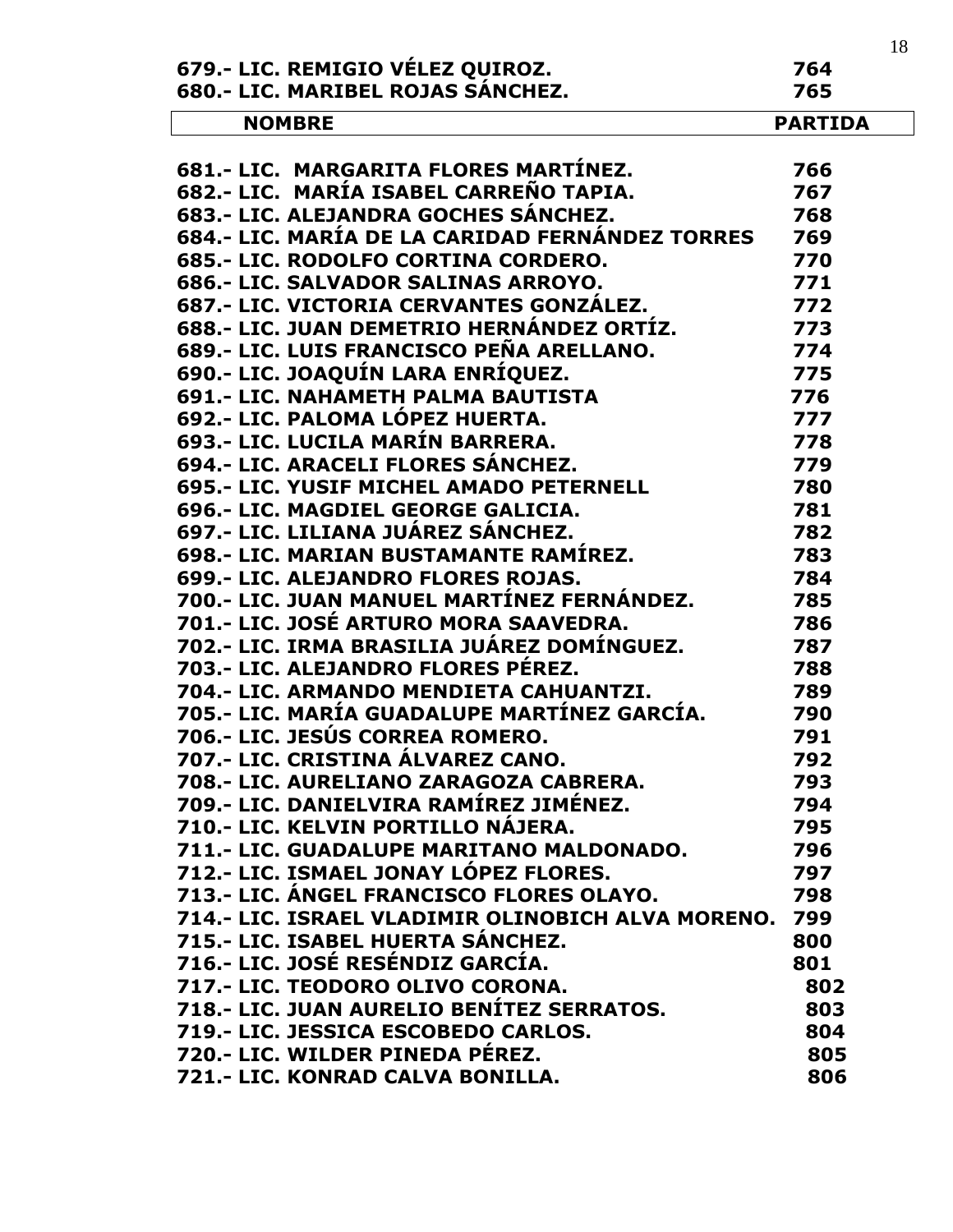| 723.- LIC. NAYIBE SACRE GONZÁLEZ.                              | 807<br>808     |  |
|----------------------------------------------------------------|----------------|--|
| <b>NOMBRE</b>                                                  | <b>PARTIDA</b> |  |
|                                                                |                |  |
| 724.- LIC. IVONNE VERÓNICA FRANCISCO ESPINOZA DE LOS MONTEROS. | 809            |  |
| 725.- LIC. YENNY PÉREZ QUIROZ                                  | 810            |  |
| 726.- LIC. JOSÉ ANTONIO COLLADO HERRERA.                       | 811            |  |
| 727.- LIC. ARTURO MONTIEL HERNÁNDEZ.                           | 812            |  |
| 728.- LIC. AGUSTÍN ALBERTO RODRÍGUEZ BRAVO.                    | 813            |  |
| 729.- LIC. DULCE IRENE MOYA RUIZ.                              | 814            |  |
| 730.- LIC. RUTH MERY LÓPEZ VIVEROS.                            | 815            |  |
| 731.- LIC. ALFONSO ESCOBAR FLORES.                             | 816            |  |
| <b>LIBRO NOVENO.</b>                                           |                |  |
| 732.- LIC. GABRIEL VARGAS CERVANTES.                           | 817            |  |
| 733.- LIC. DELIA MÉNDEZ GUTIÉRREZ.                             | 818            |  |
| 734.- LIC. ROBERTO ZEMPOALTECA ZEMPOALTECA.                    | 819            |  |
| 735.- LIC. ARIANA FLORES TAMAYO.                               | 820            |  |
| 736.- LIC. OCTAVIO BARRANCO CONTRERAS.                         | 821            |  |
| 737.- LIC. MONICA PARRA HERNÁNDEZ.                             | 822            |  |
| 738.- LIC. ERENDIRA LEZAMA RODRÍGUEZ.                          | 823            |  |
| 739.- LIC. FACUNDO DE LOS SANTOS SÁNCHEZ.                      | 824            |  |
| 740.- LIC. RICARDO FERNÁNDEZ LIRA.                             | 825            |  |
| 741.- LIC. DALIA MONSERRAT MEJIA JUÁREZ.                       | 826            |  |
| 742.- LIC. IRIS ZECUA HERNÁNDEZ.                               | 827            |  |
| 743.- LIC. ENEDINA GARCÍA XOCHICALE.                           | 828            |  |
| 744.- LIC. JOSÉ MOISES JAIME MORALES CAZARES.                  | 829            |  |
| 745.- LIC. FERNANDO ALEJANDRO DOMINGUEZ ROGEL                  | 830            |  |
| 746.- LIC. ROSALIO GARCÍA MORALES                              | 831            |  |
| 747.- LIC. ARIDAI AGUILAR BIXANO.                              | 832            |  |
| 748.-LIC. ELISA YAYERI RUIZ PÉREZ.                             | 833            |  |
| 749.-LIC. ANGEL SÁNCHEZ JUÁREZ.                                | 834            |  |
| 750.-LIC. ANGELICA MOLINA JUAREZ.                              | 835            |  |
| 751.-LIC. VICTOR ROSETE CASTILLO.                              | 836            |  |
| 752.-LIC. JUAN LICONA FLORES.                                  | 837            |  |
|                                                                |                |  |
| 753.-LIC. MINERBA CUAHUTENCOS CASTILLO.                        | 838            |  |
| 754.-LIC. JOSAFAT TELLEZ CORTES.                               | 839            |  |
| 755.-LIC. YESSICA GUADALUPE ZAMORA RAMÍREZ.                    | 840            |  |
| 756.-LIC. ELIZABETH VAZQUEZ HERNÁNDEZ.                         | 841            |  |
| 757.-LIC. JUAN CARLOS CRUZ JIMÉNEZ.                            | 842            |  |
| 758.- LIC. VALERIA REVILLA REYES.                              | 843            |  |
| 759.- LIC. JULIO CESAR GONZALEZ VILLEGAS.                      | 844            |  |
| 760.-LIC. LEONEL SOSA CONCHA.                                  | 845            |  |
| 761.- LIC. ISRAEL MENDEZ TLAPALAMATL.                          | 846            |  |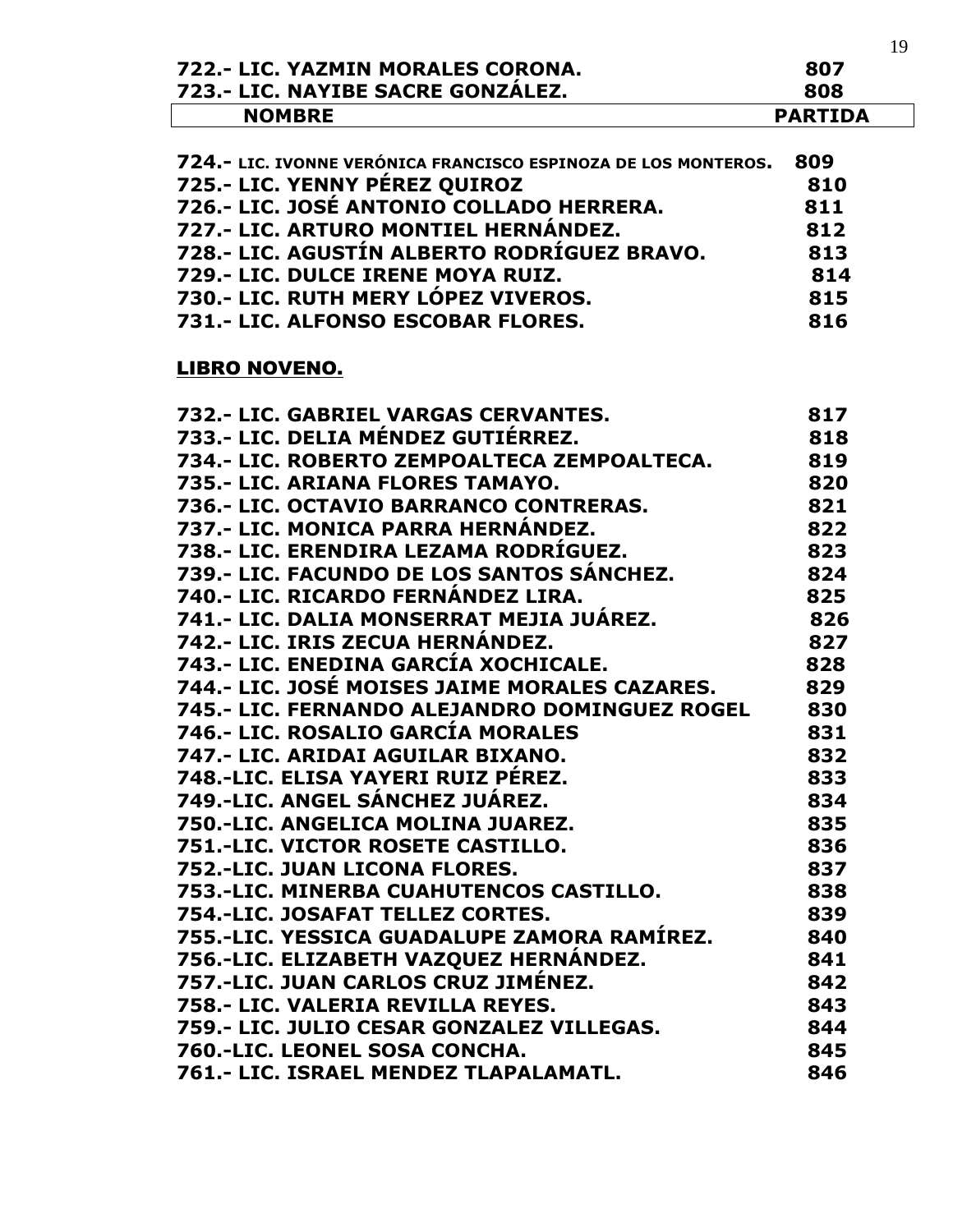|                                               | 20             |
|-----------------------------------------------|----------------|
| 762.- LIC. ZYANYA DEL CARMEN BENITEZ BUENDIA. | 847            |
| 763.- LIC. JOSÉ LUIS CISNEROS RAMÍREZ.        | 848            |
| <b>NOMBRE</b>                                 | <b>PARTIDA</b> |
|                                               |                |
| 764.- LIC. ANDRES DE JESÚS JUÁREZ PEREZ.      | 849            |
| 765.- LIC.JORGE DAVID ROMERO CORTES.          | 850            |
| 766.- LIC. ISAAC PEREZ VEGA.                  | 851            |
| 767.- LIC.LETICIA ALMENDRA GUTIERREZ.         | 852            |
| 768.- LIC.OSWALDO GONZÁLEZ ESPINOZA.          | 853            |
| 769.- LIC. MARIA LUISA BADILLO RAMOS.         | 854            |
| 770.- LIC. GERARDO JUÁREZ REYES.              | 855            |
| 771.- LIC. JORGE ALBERTO PINEDA PADILLA.      | 856            |
| 772.- LIC. JESÚS ALEJO CASTELÁN.              | 857            |
| 773.- LIC. JOSÉ RUBÉN ROMERO FLORES.          | 858            |
| 774.- LIC. SALVADOR DOMÍNGUEZ CUENTENCO.      | 859            |
| 775.- LIC. OSCAR CORRIENTE PÉREZ.             | 860            |
| 776.- LIC. FELIPE AMADOR HERRERA.             | 861            |
| 777.- LIC. RAMÓN RAFAEL RODRÍGUEZ MENDOZA.    | 862            |
| 778.- LIC. YAZMIN MENESES ALMAZAN.            | 863            |
| 779.- LIC. JOSÉ DAIN ROSAS XOLALTENCO.        | 864            |
| 780.- LIC. JORGE NAVA PÉREZ.                  | 865            |
| 781.- LIC. VICTOR MANUEL OJEDA AGUILAR.       | 866            |
| 782.- LIC. IVÁN GARCÍA JACOBO.                | 867            |
| 783.- LIC. MARÍA PATRICIA GONZÁLEZ SÁNCHEZ.   | 868            |
| 784.- LIC. FELIX POZOS PALAFOX.               | 869            |
| 785.- LIC. CLAUDIA MORA DOMINGUEZ.            | 870            |
| 786.- LIC. VIANEY ESTRADA VERA.               | 871            |
| 787.- LIC. ANNABEL BAEZ VÁZQUEZ.              | 872            |
| 788.- LIC. JOSÉ JUAN SÁNCHEZ RODRÍGUEZ.       | 873            |
| 789.- LIC. JUAN FELIPE GUTIERREZ LOPEZ.       | 874            |
| 790.- LIC. CARLOS PABLO CORONA.               | 875            |
| 791.- LIC. RENATO HERNÁNDEZ HERNÁNDEZ.        | 876            |
| 792.- LIC. PERLA GAMA RODRÍGUEZ.              | 877            |
| 793.- LIC. GUILLERMO TEMOLTZI HERNÁNDEZ.      | 878            |
| 794.- LIC. ANA GUADALUPE REYES PINTOR.        | 879            |
| 795.- LIC. ARIÁN ISRAEL NAVA JUÁREZ.          | 880            |
| 796.- LIC. LILIANA OSORNIO ALVARADO.          | 881            |
| 797.- LIC. FERNANDO FLORES LOZANO.            | 882            |
| 798.- LIC. XIMENA GRACIELA CISNEROS FALCON.   | 883            |
| 799.- LIC. EFREN ESCOBAR SÁNCHEZ.             | 884            |
| 800.- LIC. JAVIER ANAHUAC GARCÍA GARCÍA.      | 885            |
| 801.- LIC. FRANCISCO CAMELA SOLIS.            | 886            |
| 802.- LIC. CLAUDIA ELENA MORALES CASTRO.      | 887            |
| 803.- LIC. JOSÉ DE JESÚS CAMARILLO.           | 888            |
| 804.- LIC. GIBRÁN KURI HERNÁNDEZ.             | 889            |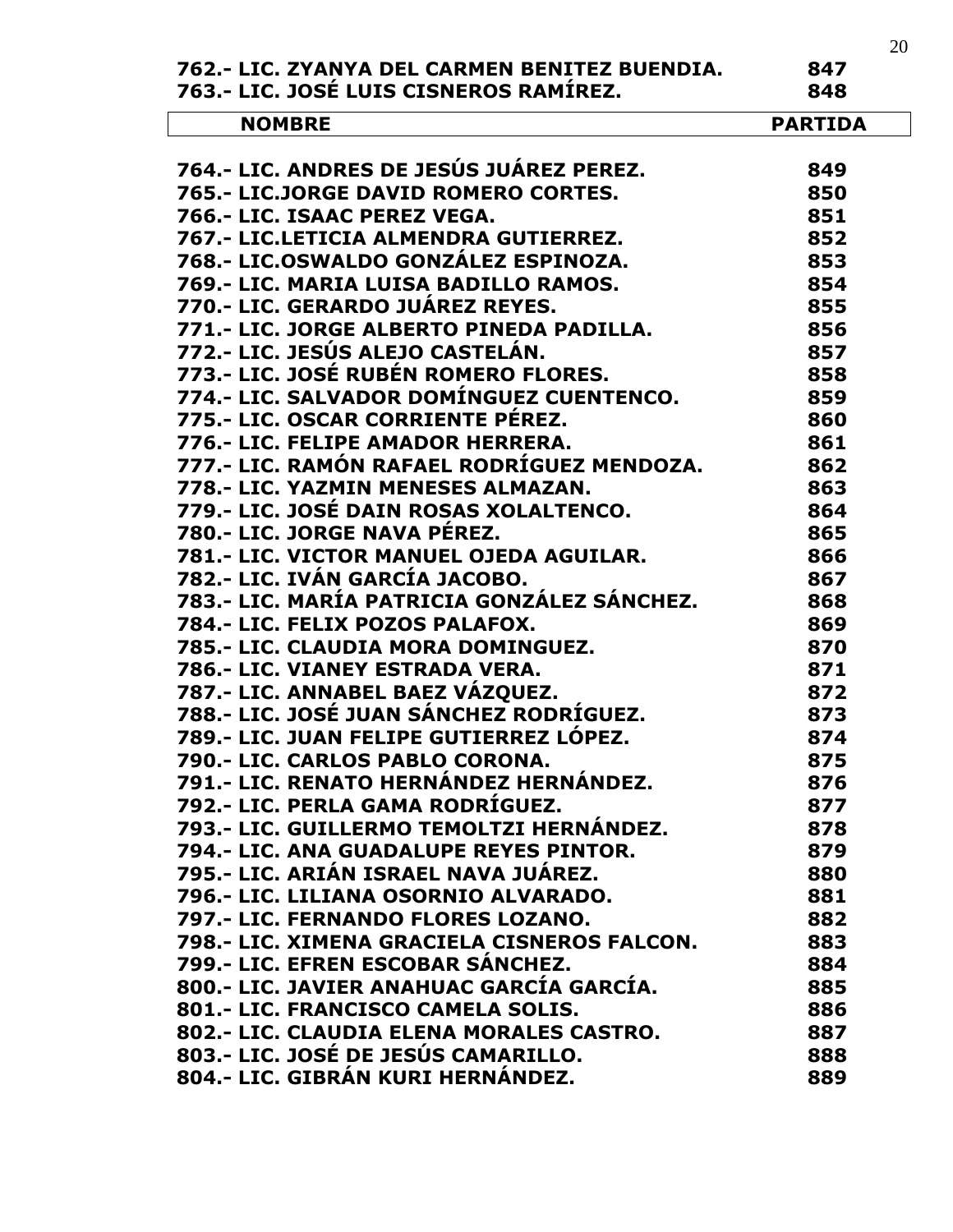| 805.- LIC. ELEAZAR SALVADOR LOAEZA HERNANDEZ | 890 |
|----------------------------------------------|-----|
| 806.- LIC. MARCOS GUERRERO RODRIGUEZ.        | 891 |

| N <sub>(</sub><br>…, …<br>. . <del>.</del> | <br>. .<br>- -<br>,,,<br>. . |
|--------------------------------------------|------------------------------|
|                                            |                              |

 $\overline{a}$ 

| 807 .- LIC. RAYITO LIZET TORRES CABRERA.    | 892 |
|---------------------------------------------|-----|
| 808.- LIC. LORENA JUÁREZ GARCÍA.            | 893 |
| 809.- LIC. JOSÉ HUMBERTO VERA PATLANI.      | 894 |
| 810.- LIC. ARACELI SAN MARTIN AGUILAR.      | 895 |
| 811.- LIC. LIZBETH VARILLAS SANTIAGO.       | 896 |
| 812.- LIC. LUIS VELEZ ROJAS.                | 897 |
| 813.- LIC. MARISOL PÉREZ ROMERO.            | 898 |
| 814.- LIC. MARIO CORONEL FLORES.            | 899 |
| 815.- LIC. AARON ANDRES FERRER VÁZQUEZ.     | 900 |
| 816.- LIC. MILDREETH ROMERO ENRIQUEZ.       | 901 |
| 817.- LIC. EDNA LISSETE ROJAS URIOSTEGUI.   | 902 |
| 818.- LIC. OSCAR MOTA DIAZ.                 | 903 |
| 819.- LIC. ROBERTO AMANDO GONZALEZ.         | 904 |
| 820.- LIC. IRAZU GALINDO BARRERA.           | 905 |
| 821.- LIC. PABLO RAYMUNDO PAEZ RIVERA.      | 906 |
| 822.- LIC. MANUEL SAUCEDO RAMÍREZ.          | 907 |
| 823.- LIC. LEONEL RAMÍREZ ZAMORA.           | 908 |
| 824.- LIC. ARTURO CAZARIN LOZANO.           | 909 |
| 825.- LIC. ROBERTO SÁNCHEZ PAZ.             | 910 |
| 826.- LIC. ROBERTO QUIRIZ MORALES.          | 911 |
| 827.- LIC. MARIA FATIMA GARCÍA MACIAS.      | 912 |
| 828.- LIC. ABNER RUBÉN PORTILLO ESCOBEDO.   | 913 |
| 829.- LIC. PATRICIA OCOTLAN MOCTEZUMA.      | 914 |
| 830.- LIC. JAVIER ZITO CHAVEZ RIVERA.       | 915 |
| 831.- LIC. MARCO ANTONIO MORALES MIGUEL.    | 916 |
| 832.- LIC. JANEATTE IBETTE SAAVEDRA GARCÍA. | 917 |
| 833.- LIC. JORGE LUIS ARIZAGA CORTÉS.       | 918 |
| 834.- LIC. MIGUEL ANGEL MALDONADO JACOBO.   | 919 |
| 835.- LIC. ALFREDO CARMONA CARMONA.         | 920 |
| 836.- LIC. MARIO JOEL SÁNCHEZ GUERRERO.     | 921 |
| 837.- LIC. JOSÉ TRINIDAD LEÓN BONILLA.      | 922 |
| 838.- LIC. IVETTE MÉNDEZ MORALES.           | 923 |
| 839.- LIC. MIREYA APARICIO JUÁREZ.          | 924 |
| 840.- LIC. ARTURO FLORES LÓPEZ.             | 925 |
| 841.- LIC. GERARDO SOSTENES RODRÍGUEZ.      | 926 |
| 842.- LIC. ANTONIO MENESES CANO.            | 927 |
| 843.- LIC. LUIS MIGUEL GONZÁLEZ CASTRO.     | 928 |
| 844.- LIC.JESÚS ALBERTO SÁNCHEZ MEDINA.     | 929 |
| 845.- LIC. JUDITH BRIONES GONZÁLEZ.         | 930 |
| 846.- LIC. TOMAS ROSARIO CUATECON.          | 931 |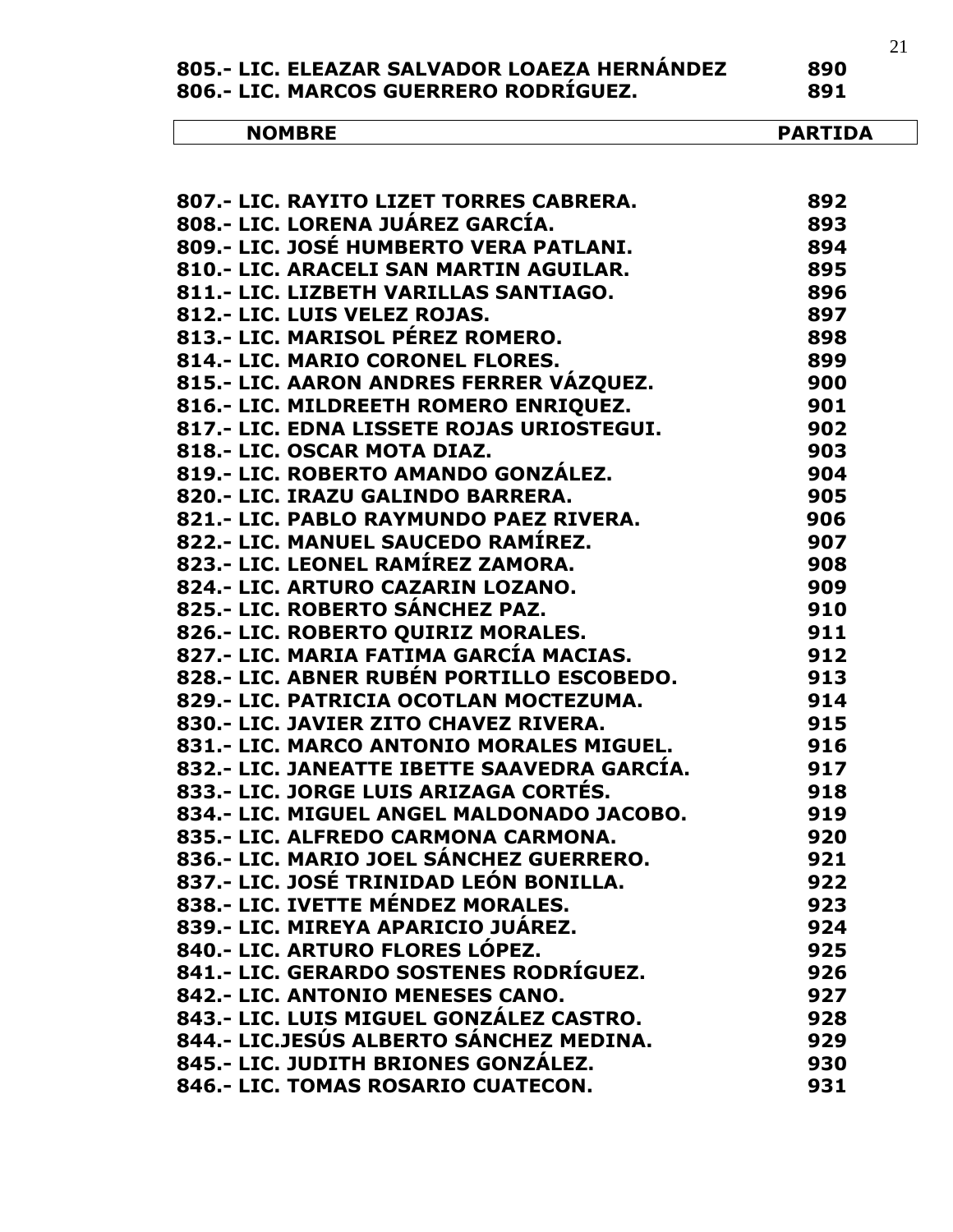**847.- LIC. GONZALO ALFREDO ADUNA VILLAVICENCIO. 932**

848.- LIC. ROCIO MASTRANZO XELANO.

| <b>NOMBRE</b> | $\cdots$ then $\cdots$<br>DЛ<br>ס.<br>1.DA<br>AKI |
|---------------|---------------------------------------------------|
|---------------|---------------------------------------------------|

| 849.- LIC. GAUDENCIO SANTANDER MUÑOZ.          | 934 |
|------------------------------------------------|-----|
| 850.- LIC. FERNANDO ALBERTO ESCALERA ROBLES.   | 935 |
| 851.- LIC. ERIKA PÉREZ CORTES.                 | 936 |
| 852.- LIC. FELIPE MUÑOZ LEÓN.                  | 937 |
| 853.- LIC. MARGARITA HERNÁNDEZ GARISTA.        | 938 |
| 854.- LIC. HORTENCIO ORTIZ DE LOS SANTOS.      | 939 |
| 855.- LIC. ALEJANDRA VALDIVIA GERONIMO         | 940 |
| 856.- LIC. EDMUNDO OLIVARES SÁNCHEZ.           | 941 |
| 857.- LIC. STEFANY PÉREZ BUSTAMANTE.           | 942 |
| 858.- LIC. SANDRA LUZ SÁNCHEZ HERNÁNDEZ        | 943 |
| 859.- LIC.ANTONIO RODRÍGUEZ FLORES.            | 944 |
| 860.- LIC. WENCESLAO AARON FUENTES CUMPLIDO.   | 945 |
| 861.- LIC. MAYRA MALLELA CORTÉS DORANTES.      | 946 |
| 862.- LIC. MARGARITA ONTIVEROS PEREZ.          | 947 |
| 863.- LIC. GIOVANNY CUAMATZI CUAMATZI.         | 948 |
| 864 .- LIC. HUGO HUERTA CASTILLO.              | 949 |
| 865.- LIC. CHRISTIAN JUÁREZ GRANDE.            | 950 |
| 866.- LIC. NERY HERNÁNDEZ CORDOBA.             | 951 |
| 867.- LIC. SILVIA HERNÁNDEZ PÉREZ.             | 952 |
| 868.- LIC. ABDENEGO MINOR SÁNCHEZ.             | 953 |
| 869.- LIC. DORIS YASMIN ESCALONA PÉREZ         | 954 |
| 870.- LIC. MARIA DEL SOCORRO CANO ARIAS.       | 955 |
| 871.- LIC. OMAR ARMANDO ESPINOZA CANO.         | 956 |
| 872.- LIC. JAVIER COETO RODELAS.               | 957 |
| 873.- LIC. NELLY FERNÁNDEZ SÁNCHEZ.            | 958 |
| 874.- LIC. BRENDA CUENCA CUAHUTLE.             | 959 |
| 875.- LIC. GABRIELA VILLEGAS HERNÁNDEZ.        | 960 |
| 876 .- LIC. DALILA MORON FLORES.               | 961 |
| 877.- LIC. GIOVANNI PADILLA MORALES.           | 962 |
| 878.- LIC. AMADA ESPINOZA FLORES.              | 963 |
| 879.- LIC. NOE BERISTAIN LAGUNAS.              | 964 |
| 880.- LIC. ALEJANDRO ESCALERA DELFIN.          | 965 |
| 881.- LIC. GLORIA LILIA CHECA.                 | 966 |
| 882.- LIC. JORGE MAXIMINO CASTILLO MACIAS.     | 967 |
| 883.- LIC. REYNA DOMINGUEZ VERGARA.            | 968 |
| 884 .- LIC. JUAN CARLOS CRUZ REYES.            | 969 |
| 885.- LIC. MARÍA TERESA SERRANO REYES.         | 970 |
| 886.- LIC. RICARDO SILVA VELMONT.              | 971 |
| 887.- LIC. MARÍA DE LOS ANGELES NIÑO MACHORRO. | 972 |
| 888.- LIC. CYNTHIA MILACATL MILACATL.          | 973 |
|                                                |     |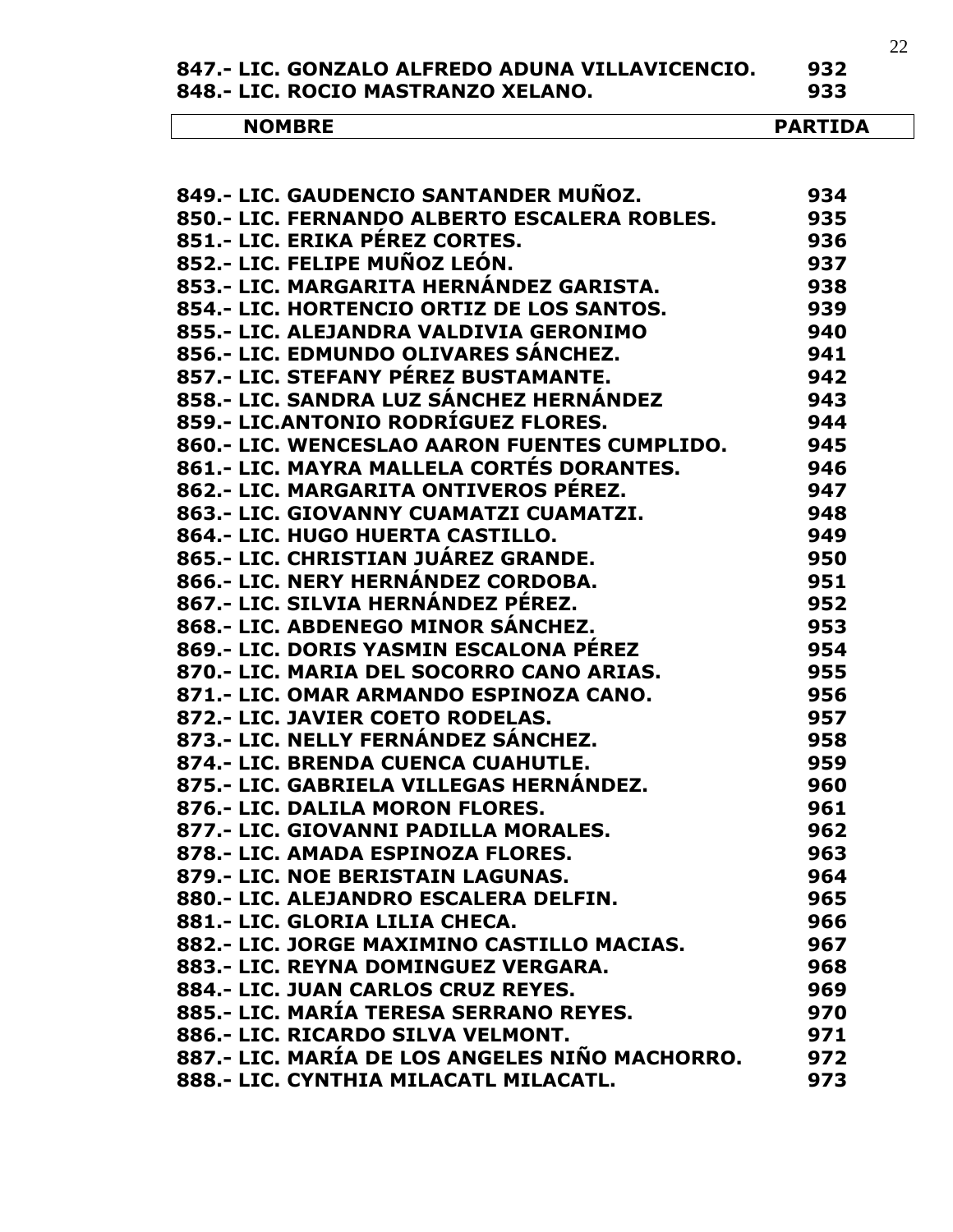| <b>NOMBRE</b>                                   | <b>PARTIDA</b> |
|-------------------------------------------------|----------------|
|                                                 |                |
| 889 - LIC. ANDREA ROSAS LOPEZ.                  | 974            |
| 890.- LIC. MIREYA CORTES CEREZO.                | 975            |
| 891.- LIC. DOROTEA FELICITAS CABILDO SÁNCHEZ.   | 976            |
| 892.- LIC. LILIANA MORALES MINERO.              | 977            |
| 893.- LIC. MARCO ANTONIO AVILA SÁNCHEZ.         | 978            |
| 894.- LIC. J. GUADALUPE CUAMATZI FLORES.        | 979            |
| 895.- LIC. MARÍA IRAIS MENA ROMERO.             | 980            |
| 896.- LIC. GISELA VÁZQUEZ SÁNCHEZ.              | 981            |
| 897.- LIC. RAFAEL PASCASIO PAREDES VARGAS.      | 982            |
| 898.- LIC. JONATHAN ALFREDO ORTEGA FONSECA.     | 983            |
| 999.- LIC. JOSÉ DAVID COBA LÓPEZ.               | 984            |
| 1000.- LIC. GUILLERMO SANSORES MÉNDEZ.          | 985            |
| 1001.- LIC. KENIA PATRICIA HUERTA DÍAZ.         | 986            |
| 1002.- LIC. ANTONIO HIDALGO COTE.               | 987            |
| 1003.- LIC. YADIRA MARLEN CALDERON DE LA ROSA.  | 988            |
| 1004.- LIC. ANTONIO SALINAS MALDONADO.          | 989            |
| 1005.- LIC. ALICIA GONZÁLEZ LEAL.               | 990            |
| 1006.- LIC. JOSÉ ANTONIO ANDRADE AYALA.         | 991            |
| 1007.- LIC. ARTURO MAURICIO CORTES JUNCO.       | 992            |
| 1008.- LIC. MANUEL EDUARDO SÁNCHEZ CARMONA.     | 993            |
| 1009.- LIC. DAMAYANTI ZAMORA MORENO.            | 994            |
| 1010.- LIC. ALEJANDRO ATONAL JUÁREZ.            | 995            |
| 1011.- LIC. MARISOL LÓPEZ HERNÁNDEZ.            | 996            |
| 1012.- LIC. FRANK CUAPIO PÉREZ.                 | 997            |
| 1013.- LIC. FERNANDO TEXIS SERRANO.             | 998            |
| 1014.- LIC. ADRIANA FELIPA ROJAS CRUZ.          | 999            |
| <b>1015.- LIC. MIGUEL ANGEL CORDERO REYNOSO</b> | 1000           |
| 1016.- LIC.NADIA SOLIS RUIZ.                    | 1001           |
| 1017.- LIC. ESTELA SÁNCHEZ SANTAMARIA.          | 1002           |
| 1018.- LIC. JESSICA SANTACRUZ SANTACRUZ.        | 1003           |
| 1019.- LIC. EDGAR LEONARDO ALONSO.              | 1004           |
| 1020.- LIC. ULISES WILBERT GARCÍA GUEVARA       | 1005           |
| 1021.- LIC. ALFONSO CID DE LEÓN MORENO          | 1006           |
| 1022.- LIC. CESAR LOPEZ MANOATL.                | 1007           |
| 1023.- LIC. OSVALDO MUÑOZ LARA.                 | 1008           |
| 1024.- LIC. MARCO ANTONIO CEBADA SORIANO.       | 1009           |
| <b>TOMO DECIMO</b>                              |                |

| 1025.- LIC. CRUZ BARRAGAN CERVANTES.     | 1010 |
|------------------------------------------|------|
| <b>1026.- LIC.ESTHER PEREZ CISNEROS.</b> | 1011 |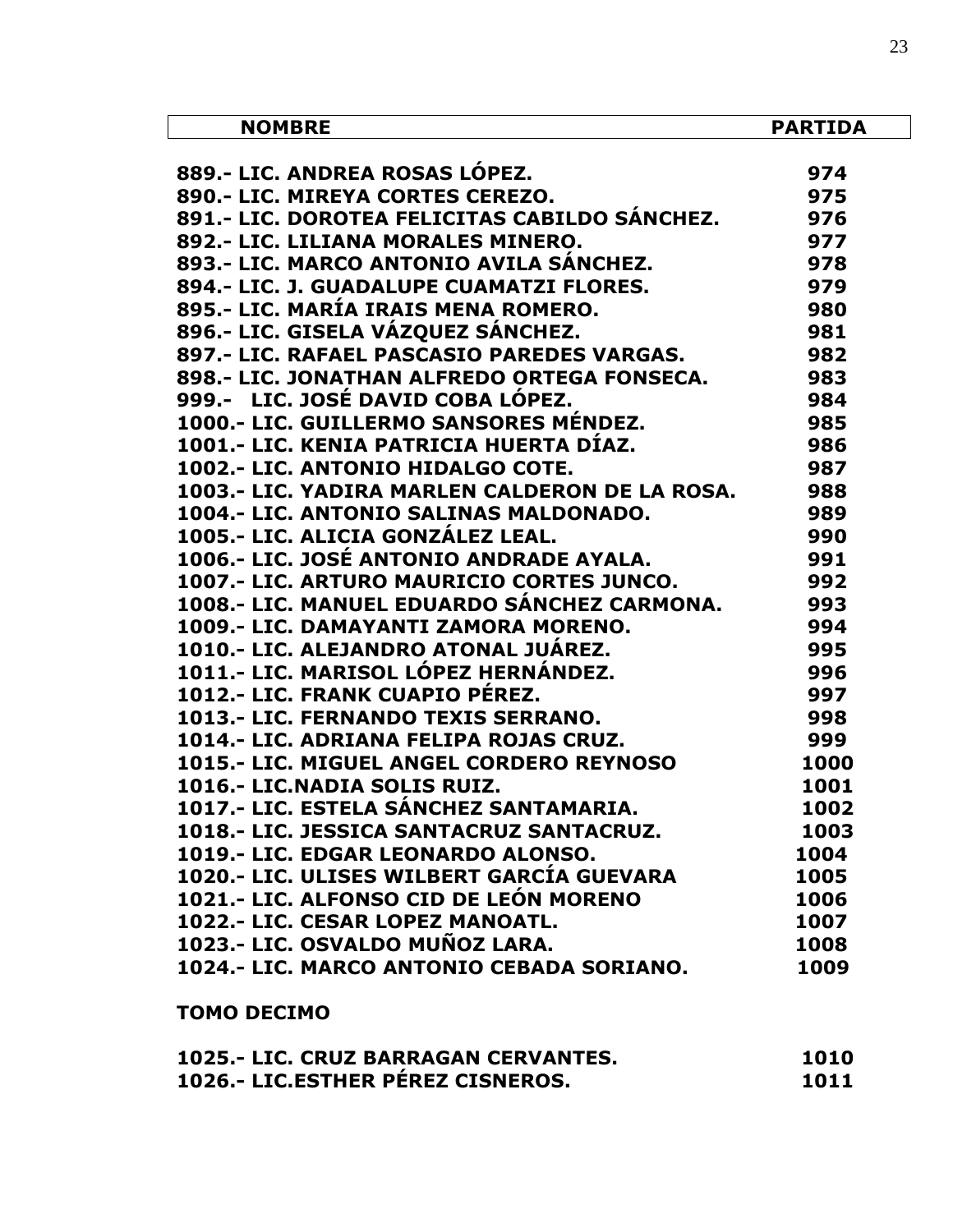| NOM <sup>-</sup><br>…… | TDA.<br>. .<br>.<br>,,, |
|------------------------|-------------------------|

| 1027.- LIC. FRANCISCO HERNÁNDEZ RUBIO.<br>1929. LIG ROGALEA TIGULIA GUIDLEZ | 1013 |
|-----------------------------------------------------------------------------|------|
| 1028 .- LIC. ROSALBA FIGUERO CUEVAS.                                        | 1014 |
| 1029.- LIC. ERWIN DE JESÚS DE JOSÉ SANCHEZ VAZQUEZ                          | 1015 |
| 1030.- LIC. ROBERTA TZONI ESCALANTE                                         | 1016 |
| 1031.- LIC. ELIDETH XOCHITL MOYOTL                                          | 1017 |
| 1032.- LIC. LUIS URIEL AMADOR SOLIS                                         | 1018 |
| 1033.- LIC. ANA KAREN AGUILAR SÚAREZ                                        | 1019 |
| 1034.- LIC. JOCABET CRUZ FERNÁNDEZ                                          | 1020 |
| <b>1035.- LIC. YENY CHARREZ CARLOS</b>                                      | 1021 |
| 1036.- LIC. JOSE LEZAMA CUAPIO                                              | 1022 |
| 1037.- LIC. DANIEL BONILLA MARTINEZ                                         | 1023 |
| 1038.- LIC. IVAN GABRIEL MÉNDEZ RAMÍREZ                                     | 1024 |
| 1039.- LIC. JANIS LETICIA JIMÉNEZ LÓPEZ                                     | 1025 |
| 1040.- LIC. LEONARDO HERNÁNDEZ ALONSO                                       | 1026 |
| 1041.- LIC. ENRIQUE CORONA MÉNDEZ                                           | 1027 |
| 1042.- LIC. ANA LILIA HERNÁNDEZ NAVA                                        | 1028 |
| 1043.- LIC. ELIS AURORA HUERTA HERNÁNDEZ                                    | 1029 |
| <b>1044.- LIC. SANDRA MORALES FLORES</b>                                    | 1030 |
| 1045.- LIC. RAÚL DE LA TORRE GARCÍA                                         | 1031 |
| 1046.- LIC. OCTAVIO SÁNCHEZ ARELLANO                                        | 1032 |
| 1047.- LIC. DANIEL ORTEGA GONZÁLEZ                                          | 1033 |
| 1048.- LIC. BRYAN ALEXIS PÉREZ ROJAS                                        | 1034 |
| 1049.- LIC. YENNY CANO JIMÉNEZ                                              | 1035 |
| 1050.- LIC. JANETH MARQUEZ LÓPEZ                                            | 1036 |
| 1051.- LIC. GUSTAVO LEZAMA MARTINEZ                                         | 1037 |
| 1052.- LIC. MARGARITO BONILLA CRUZ                                          | 1038 |
| 1053.- LIC. ZEFERINO HERNANDEZ PEÑA                                         | 1039 |
| 1054.- LIC. ELLIUTH ALBERTO AHUACTZI CÁZARES                                | 1040 |
| 1055.- LIC. VERONICA BELEN MORENO SABINAS                                   | 1041 |
| 1056.- LIC. OSCAR NAVARRETE ABAID                                           | 1042 |

#### **LIBRO PRIMERO DE REGISTRO DE TITULOS Y CEDULAS PROFESIONALES DE LICENCIADOS EN DEREHO Y DE LOS PROFESIONALES DEL DERECHO**

| <b>NOMBRE</b> | <b>PARTIDA</b><br>AR' |
|---------------|-----------------------|
|               |                       |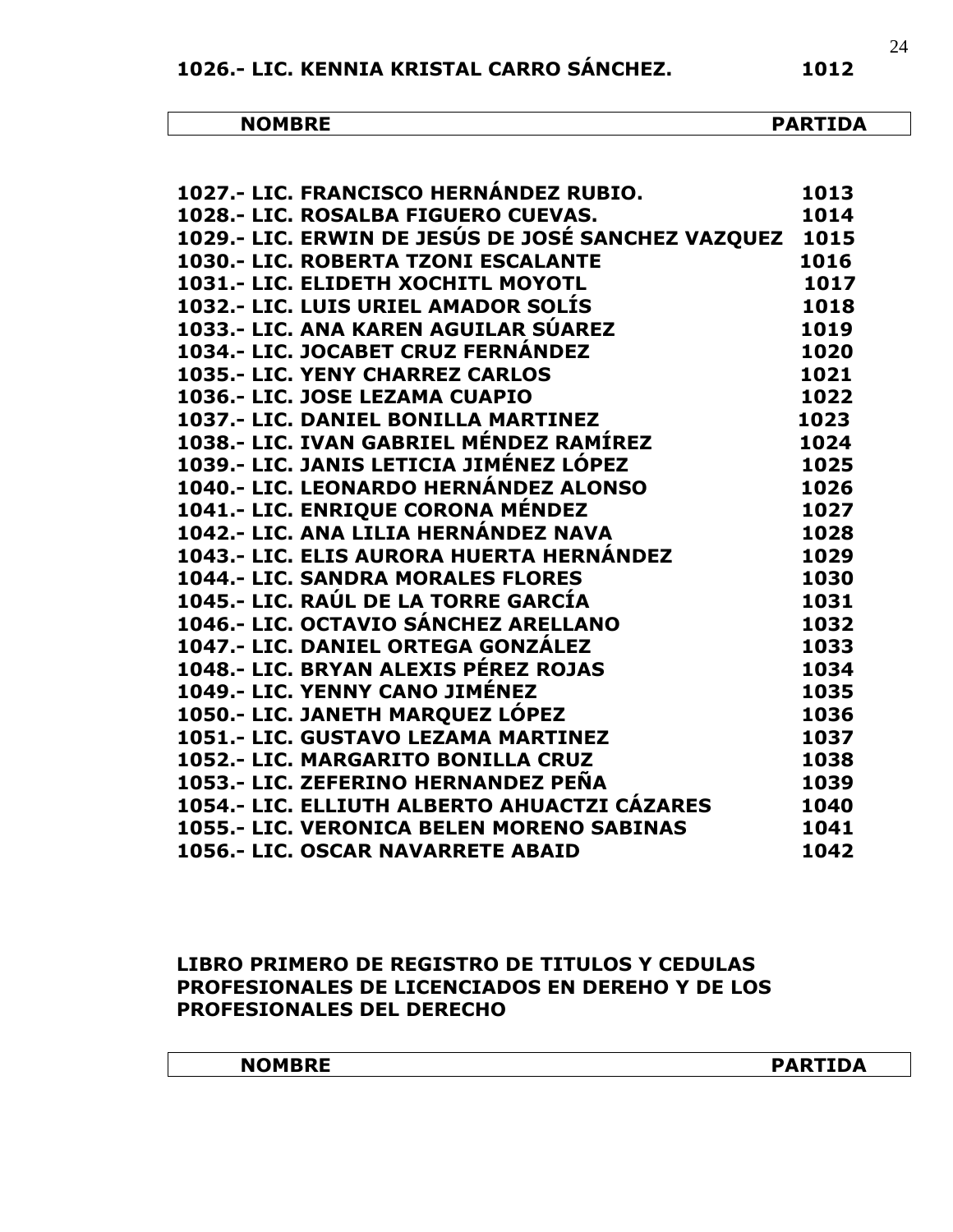|                                                 | 25             |
|-------------------------------------------------|----------------|
| 1057.- LIC. RAFAEL PEREZ MEDINA                 | 1043           |
| 1058.- LIC. ANA TERESA LOPEZ MONTIEL            | 1044           |
| <b>NOMBRE</b>                                   | <b>PARTIDA</b> |
|                                                 |                |
| 1059.- LIC. MARIA DEL CARMEN ISLAS GARCÍA       | 1045           |
| 1060.- LIC. ANGEL TECOCOATZI JIMENEZ            | 1046           |
| 1061.- LIC. JOSE FELIPE ADRIAN MONTES PÉREZ     | 1047           |
| 1062.- LIC. JOSÉ ADOLFO MIGUEL MONTES PÉREZ     | 1048           |
| 1063.- LIC. FERNANDO LUNA ROJAS                 | 1049           |
| 1064.- LIC. ISAEL PEREZ OLIVIER                 | 1050           |
| 1065.- LIC. GEMMA CLARA BADILLO LARA            | 1051           |
| 1066.- LIC. ALICIA MATA GALINDO                 | 1052           |
| 1067.- LIC. ROSA ISELA SOLIS SOLIS              | 1053           |
| 1068.- LIC. GILDARDO GARCÍA LÁZARO              | 1054           |
| 1069.- LIC. MANUEL ARMANDO ARENAS RAFAEL        | 1055           |
| 1070.- LIC. ANGELICA SANCHEZ RAMIREZ            | 1056           |
| 1071.- LIC. ALFREDO VAZQUEZ JUAREZ              | 1057           |
| 1071.- LIC. SAGRARIO RUIZ GONZALEZ              | 1058           |
| 1072.- LIC. DIANA LAURA ORTIZ SANCHEZ           | 1059           |
| 1073.- LIC. ERICK MONTES CORTES                 | 1060           |
| 1074.- LIC. MA ISABEL VASQUEZ HERNANDEZ         | 1061           |
| 1075.- LIC. CYNTHIA CHAVEZ PALMA                | 1062           |
| 1076.- LIC. NORMA AMELIA PERYAÑEZ DANIEL        | 1063           |
| 1077.- LIC. ANTONIO MARTINEZ ALVARADO           | 1064           |
| 1078.- LIC. ANA LAURA ALMARAZ TORIJA            | 1065           |
| 1079.- LIC. ROSA ELENA MORALES CRUZ             | 1066           |
| 1080.- LIC. ESTHER MARLENE FLORES GARCIA        | 1067           |
| 1081.- LIC. CARLOS ARTURO COLEXCUA MARTINEZ     | 1068           |
| 1082.- LIC. ANDRES VAZQUEZ JIMENEZ              | 1069           |
| 1083.- LIC. TERESITA MARTINEZ ESCOBAR           | 1070           |
| 1084.- LIC. OSWALDO ALFREDO DOMINGUEZ ESCOBAR   | 1071           |
| 1085.- LIC. SANTIAGO MACIAS RUBIN               | 1072           |
| 1086.- LIC. GERARDO A. CHAVEZ HERNANDEZ         | 1073           |
| 1087.- LIC. ARTURO VICTOR VAZQUEZ               | 1074           |
| 1088.- LIC. ESTEBAN APANCO MELENDEZ             | 1075           |
| 1089.- LIC. GERARDO ROSALES PEREZ               | 1076           |
| 1090.- LIC. MACRINA CAZALEZ TENCOS              | 1077           |
| 1091.- LIC. PATRICIA VARA GUTIERREZ             | 1078           |
| 1092.- LIC. CRISTIAN MEXICANO ALBAÑIL           | 1079           |
| <b>1093.- LIC. JOSE OSCAR HERNANDEZ BRIONES</b> | 1080           |
| 1094.- LIC. VIANNEY ISLAS MENDEZ                | 1081           |
| 1095.- LIC. NAAMAN JOSAFAT PEREZ SOSA           | 1082           |
| 1096.- LIC. DIEGO ALFONSO NARANDA CAMPOS        | 1083           |
| 1097.- LIC. JESUS ÁNGEL ROMERO FUENTES          | 1084           |
| 1098.- LIC. MARIA ENRIQUETA LUNA GALVEZ         | 1085           |
|                                                 |                |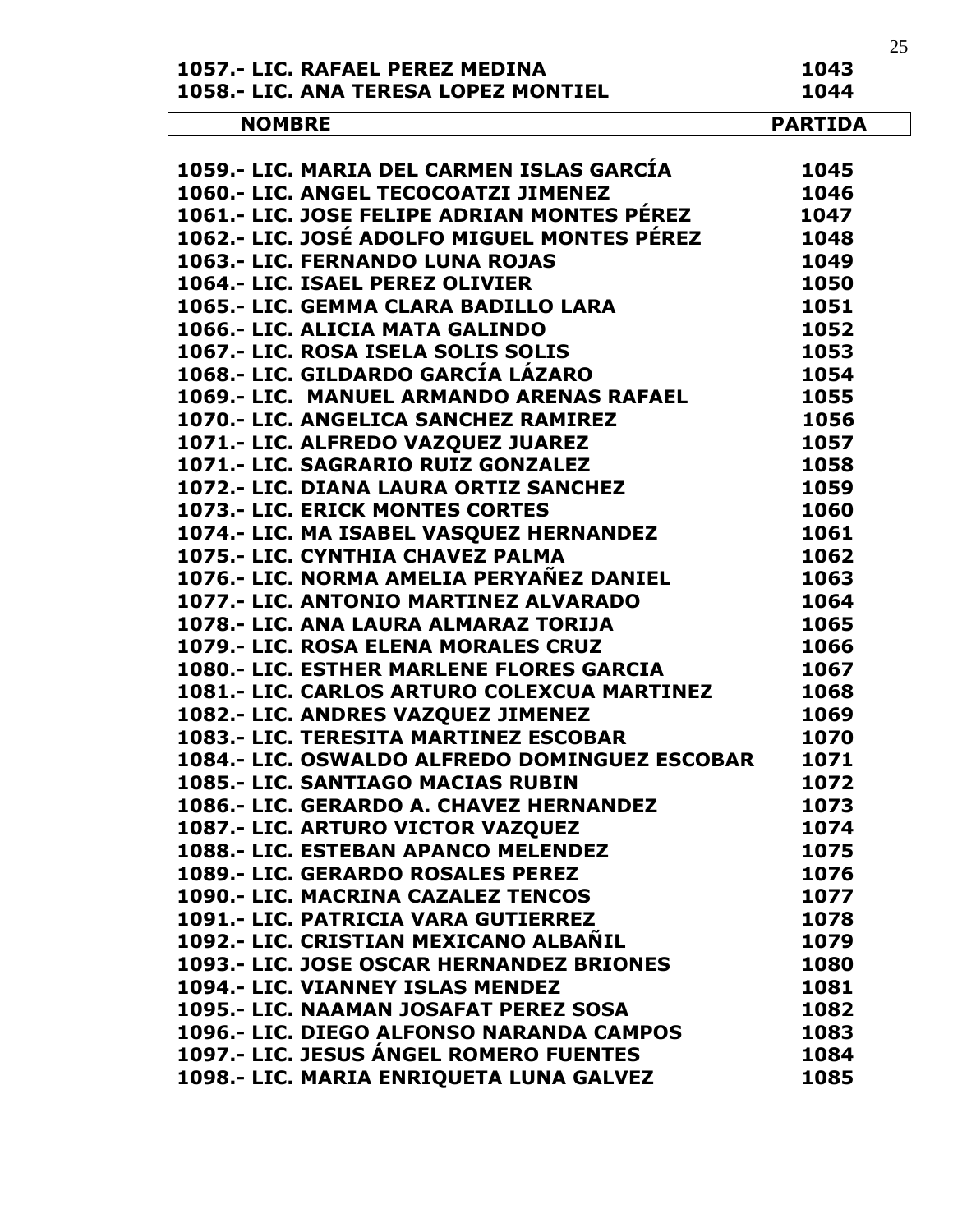| 1099.- LIC. MARIA GUADALUPE DE JESUS MONTIEL ZAMORA | 1086 |
|-----------------------------------------------------|------|
| 1100.- LIC. ITZEL BERENICE ROSALES VARGAS           | 1087 |

| <b>NOMBRE</b>                                       | <b>PARTIDA</b> |
|-----------------------------------------------------|----------------|
| NOMBRE<br>1101.- LIC. VIRIDIANA SEVERIANO HERNANDEZ | 1088           |
| 1102.- LIC. MARIA DE LOS ANGELES MILA LOPEZ         | 1089           |
| 1103.- LIC. ALBERTO CORONEL GONZALEZ                | 1090           |
| 1104.- LIC. ERIK PEREZ NAVARRETE                    | 1091           |
| 1105.- LIC. ARELY SANCHEZ SORIA                     | 1092           |
| 1106.- LIC. ADRIANA REZA BAUTISTA                   | 1093           |
| 1107.- LIC. JUAN JOSE ZAMBRANO ESPINOZA             | 1094           |
| 1108.- LIC. JOSÉ DAVID ITURBIDE COLEOTE             | 1095           |
| 1109.- LIC. EDGAR PÉREZ VAZQUEZ                     | 1096           |
| 1110.- LIC. URIEL CASTILLA GONZALEZ                 | 1097           |
| 1111.- LIC. JOSÉ ALBERTO HERRERA SALAZAR            | 1098           |
| 1112.- LIC. NOEMI GRACIELA CALECO TORRES            | 1099           |
| 1113.- LIC. HECTOR TELLO HERNANDEZ                  | 1100           |
| 1114.- LIC. JOSÉ DAVID RIVERA SESMA                 | 1101           |
| 1115.- LIC. JOSE ARTURO ESPEJEL MONTAÑO             | 1102           |
| 1116.- LIC. ANDRES MORENO SALGADO                   | 1103           |
| 1117.- LIC. LUIS ALBERTO GARCIA ZAMORA              | 1104           |
| 1118.- LIC. JOSE CARLOS LOAIZA GARCIA               | 1105           |
| 1119.- LIC. DANIEL DIAZ ABARCA                      | 1106           |
| 1120.- LIC. DULCE MARIA RAMIREZ GRACIANO            | 1107           |
| 1121.- LIC. MARI CARMEN RODRIGUEZ APANGO            | 1108           |
| 1121 .- LIC. ISMAEL PAREDES VAZQUEZ                 | 1109           |
| 1122.- LIC. JORGE EDUARDO GARCIA ALANIS             | 1110           |
| 1123.- LIC. GUADALUPE GUERRERO ASCENCION            | 1111           |
| 1124.- LIC. MIRIAM AYAPANTECATL ENCARNACION         | 1112           |
| 1125.- LIC. JESSICA VALERYA GARCIA ESPINO           | 1113           |
| 1126.- LIC. BARBARA LOPEZ NIETO                     | 1114           |
| 1127.- LIC. JOHANA ESPEJEL SARMIENTO                | 1115           |
| 1128 .- LIC. VICTOR ROLDAN LEON                     | 1116           |
| 1129.- LIC. ARACELI MELENDEZ GEORGE                 | 1117           |
| 1130.- LIC. OMAR LINARTE TABOADA                    | 1118           |
| 1131.- LIC. ISMAEL GERARDO JUAREZ VENTURA           | 1119           |
| 1132.- LIC. GERARDO JUAREZ DURAN                    | 1120           |
| 1133.- LIC. LUCIO RAMIREZ LUNA                      | 1121           |
| 1134.- LIC. YOSAHANDI ABIGAIL CRUZ MENDEZ           | 1122           |
| 1135.- LIC. KARINA TRETO GUTIERREZ                  | 1123           |
| 1136.- LIC. OSCAR MACIAS ROCHA                      | 1124           |
| 1137.- LIC. CARLOS ALBERTO PEREZ FLORES             | 1125           |
| 1138.- LIC. CARLOS JAVIER PEREZ ESPEJEL             | 1126           |
| 1139.- LIC. OLGA RUTH ORTIZ DE ANDA                 | 1127           |
| 1140.- LIC. MARCO ANTONIO DIAZ CABRERA              | 1128           |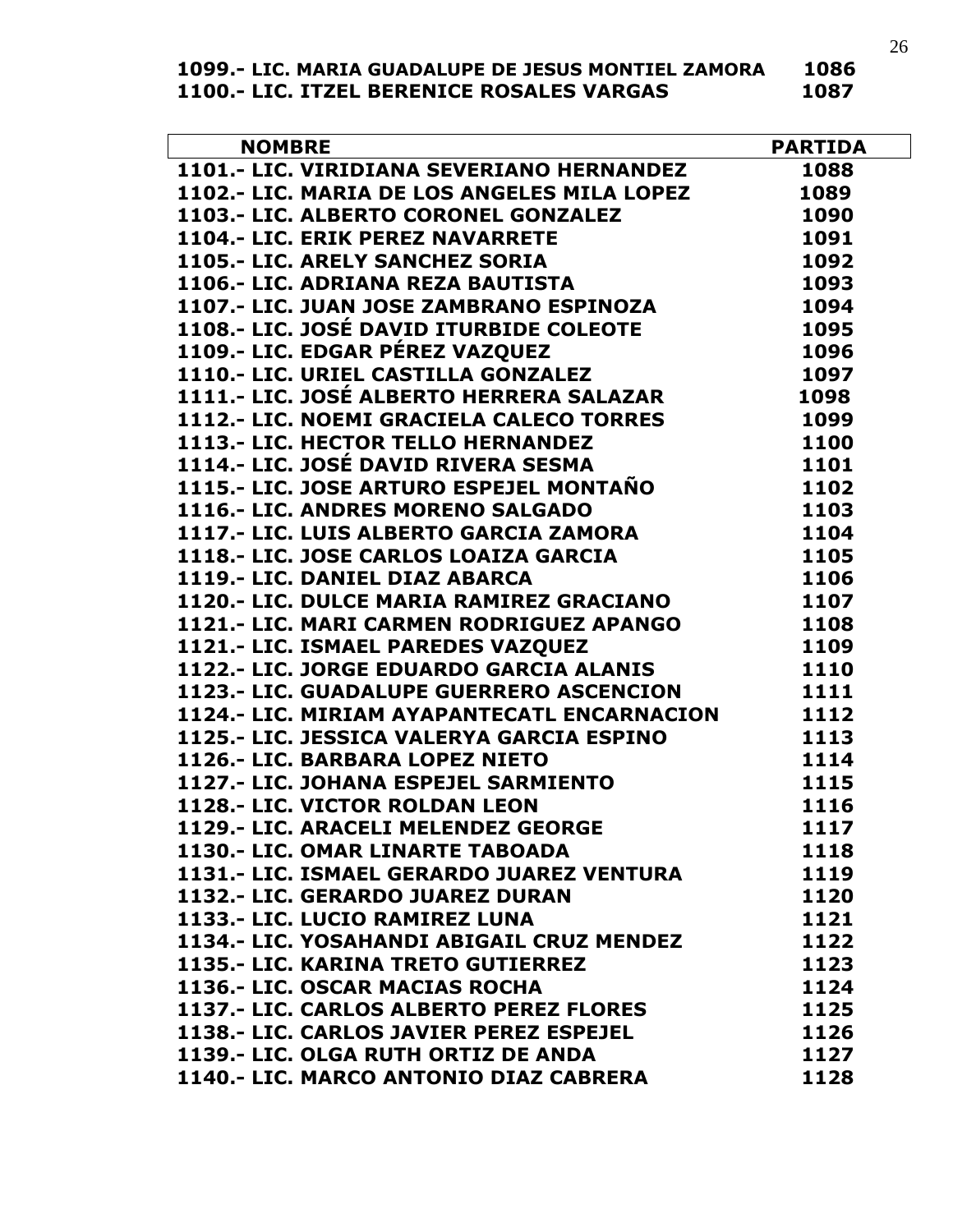| 1141.- LIC. GERARDO AGUSTIN SANCHEZ PEREZ           | 1129 |
|-----------------------------------------------------|------|
| 1142.- LIC. MARTHA VELAZQUEZ SANCHEZ                | 1130 |
| 1174.- LIV. MIGUEL ANGEL FRANCISCO GALAN GASPARIANO | 1131 |
| 1144.- LIC. ALBA IVONNE PELAEZ RUIZ                 | 1132 |
| 1145.- LIC. CESAR PEREZ ROJAS                       | 1133 |
| 1146.- LIC. ROGELIO MIGUEL CERVANTES MEZA           | 1134 |
| 1147.- LIC. MARCELA SANCHEZ HERNANDEZ               | 1135 |
| 1148.- LIC. AMISAEL ATONAL LARA                     | 1136 |
| 1149.- LIC. LILIANA NARANJO REYES                   | 1137 |
| 1150.- LIC. ISMAEL LEAL ROJAS                       | 1138 |
| 1151.- LIC. OSCAR MEZA CRUZ                         | 1139 |
| 1152.- LIC. FACUNDO JIMENEZ CUAXILO                 | 1140 |
| 1153.- LIC. AMELIA DEGALES BERRUECOS                | 1141 |
| 1154.- LIC. FLOR MARIA TLACHI AHUACTZIN             | 1142 |
| 1155.- LIC. YANNET GUEVARA ORTIZ                    | 1143 |
| 1156.- LIC. DULCE MARIA PEREZ AGUILAR               | 1144 |
| 1157.- LIC. MYRIAM ORDOÑEZ MORALES                  | 1145 |
| 1158.- LIC. OSCAR ORDOÑEZ MORALES                   | 1146 |
| 1159.- LIC. MAXIMILIANO APARICIO GALINDO            | 1147 |
| 1160.- LIC. DANIEL VALENCIA RAMIREZ                 | 1148 |
| 1161.- LIC. ABEL SANCHEZ SANTAMARIA                 | 1149 |
| 1162.- LIC. PABLO CORREA ROJAS                      | 1150 |
| 1163.- LIC. GUILLERMO SABAS RAMIREZ LUNA            | 1151 |
| 1164.- LIC. CARLOS FLORES ZAMBRANO                  | 1152 |
| 1165.- LIC. SAID RONOEL RONDERO SANCHEZ             | 1153 |
| 1166.- LIC. ESDRAS VAZQUEZ LOPEZ                    | 1154 |
| 1167.- LIC. JOSUÉ CANO FERNANDEZ                    | 1155 |
| 1168.- LIC. ILIANA GUADALUPE PÉREZ HERNANDEZ        | 1156 |
| 1169.- LIC. ALEJANDRO ORTIZ QUINTERO                | 1157 |
| 1170.- LIC. FAVIO XICOTENCATL SOSA HERNANDEZ        | 1158 |
| 1171.- LIC. ARMANDO SALINAS TRINIDAD                | 1159 |
| 1172.- LIC. MALENY CAMPOS TEXIS                     | 1160 |
| 1173.- LIC. JOSÉ ALBERTO LÓPEZ RAMIREZ              | 1161 |
| 1174.- LIC. MARIO ADRIAN SANTACRUZ MENESES          | 1162 |
| 1175.- LIC. ALFREDO MISAEL SANCHEZ MARCIAL          | 1163 |
| 1176.- LIC. EFRAIN MARTINEZ MORALES                 | 1164 |
| 1177.- LIC. ISIDORO REVUELTA HERNANDEZ              | 1165 |
| 1178.- LIC. MARICRUZ TELLEZ VARGAS                  | 1166 |
| 1179.- LIC. JONATHAN SANCHEZ PEÑA                   | 1167 |
| 1180.- LIC. DANIEL PAREDES VAZQUEZ                  | 1168 |
| 1181.- LIC. ADRIANA JAMILET IBARRA LEÓN             | 1169 |
| 1182.- LIC. LUIS ANGEL SOLCHAGA GARCIA              | 1170 |
| 1183.- LIC. ALICIA SANCHEZ DIAZ                     | 1171 |
| 1184.- LIC. ELIUD CRUZ MACIEL                       | 1172 |
| 1185.- LIC. MARIA GUADALUPE ZAMORA HERNÁNDEZ        | 1173 |
|                                                     |      |